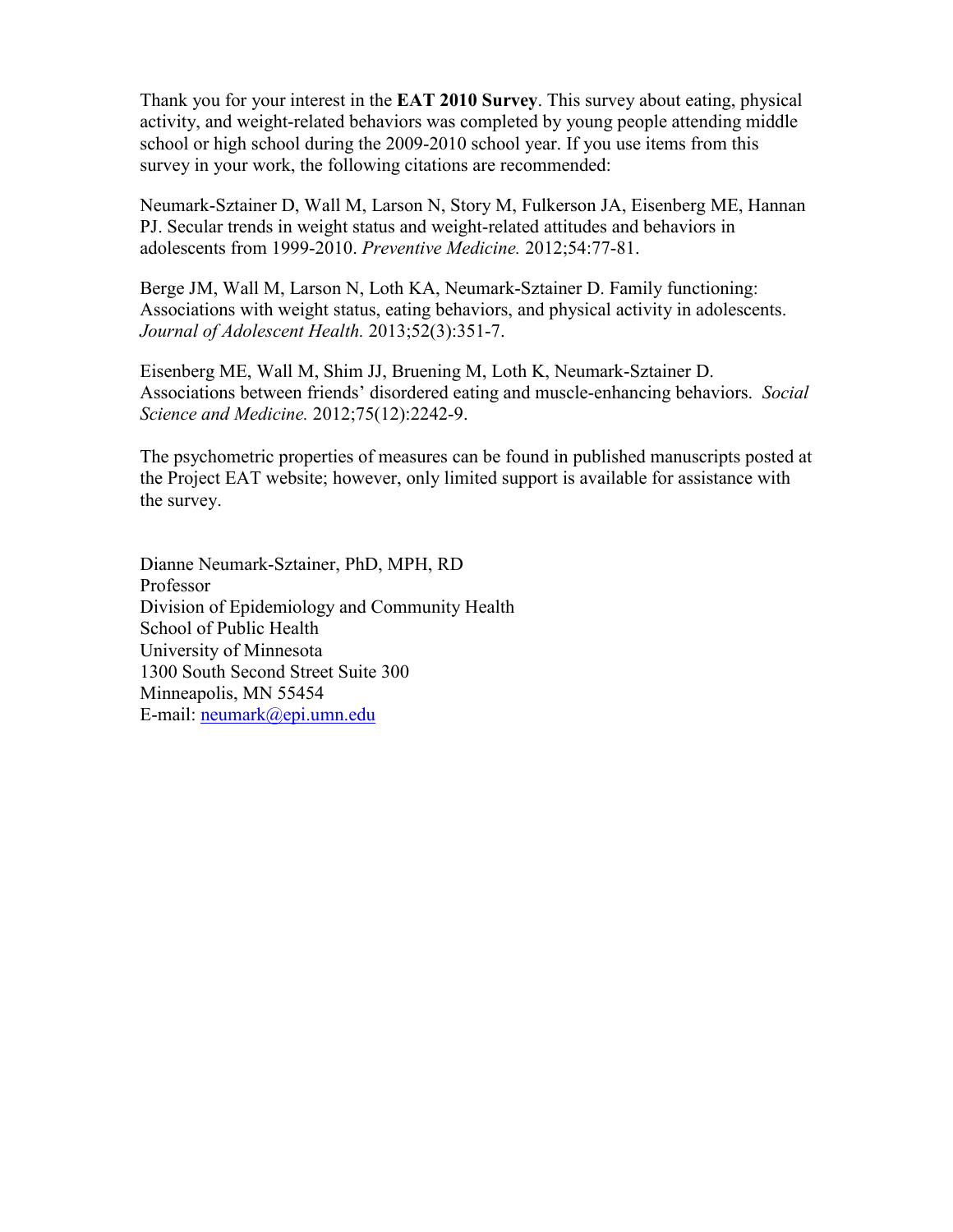Thank you for your interest in the **EAT 2010 Survey**. This survey about eating, physical activity, and weight-related behaviors was completed by young people attending middle school or high school during the 2009-2010 school year. If you use items from this survey in your work, the following citations are recommended:

Neumark-Sztainer D, Wall M, Larson N, Story M, Fulkerson JA, Eisenberg ME, Hannan PJ. Secular trends in weight status and weight-related attitudes and behaviors in adolescents from 1999-2010. *Preventive Medicine.* 2012;54:77-81.

Berge JM, Wall M, Larson N, Loth KA, Neumark-Sztainer D. Family functioning: Associations with weight status, eating behaviors, and physical activity in adolescents. *Journal of Adolescent Health.* 2013;52(3):351-7.

Eisenberg ME, Wall M, Shim JJ, Bruening M, Loth K, Neumark-Sztainer D. Associations between friends' disordered eating and muscle-enhancing behaviors. *Social Science and Medicine.* 2012;75(12):2242-49.

You can also visit the Project EAT website at http://www.sph.umn.edu/epi/research/eat/ for additional information about EAT 2010. The psychometric properties of measures can be found in published manuscripts posted at the website; however, only limited support is available for assistance with the survey.

Dianne Neumark-Sztainer, PhD, MPH, RD Professor Division of Epidemiology and Community Health School of Public Health University of Minnesota 1300 South Second Street Suite 300 Minneapolis, MN 55454 E-mail: neumark@epi.umn.edu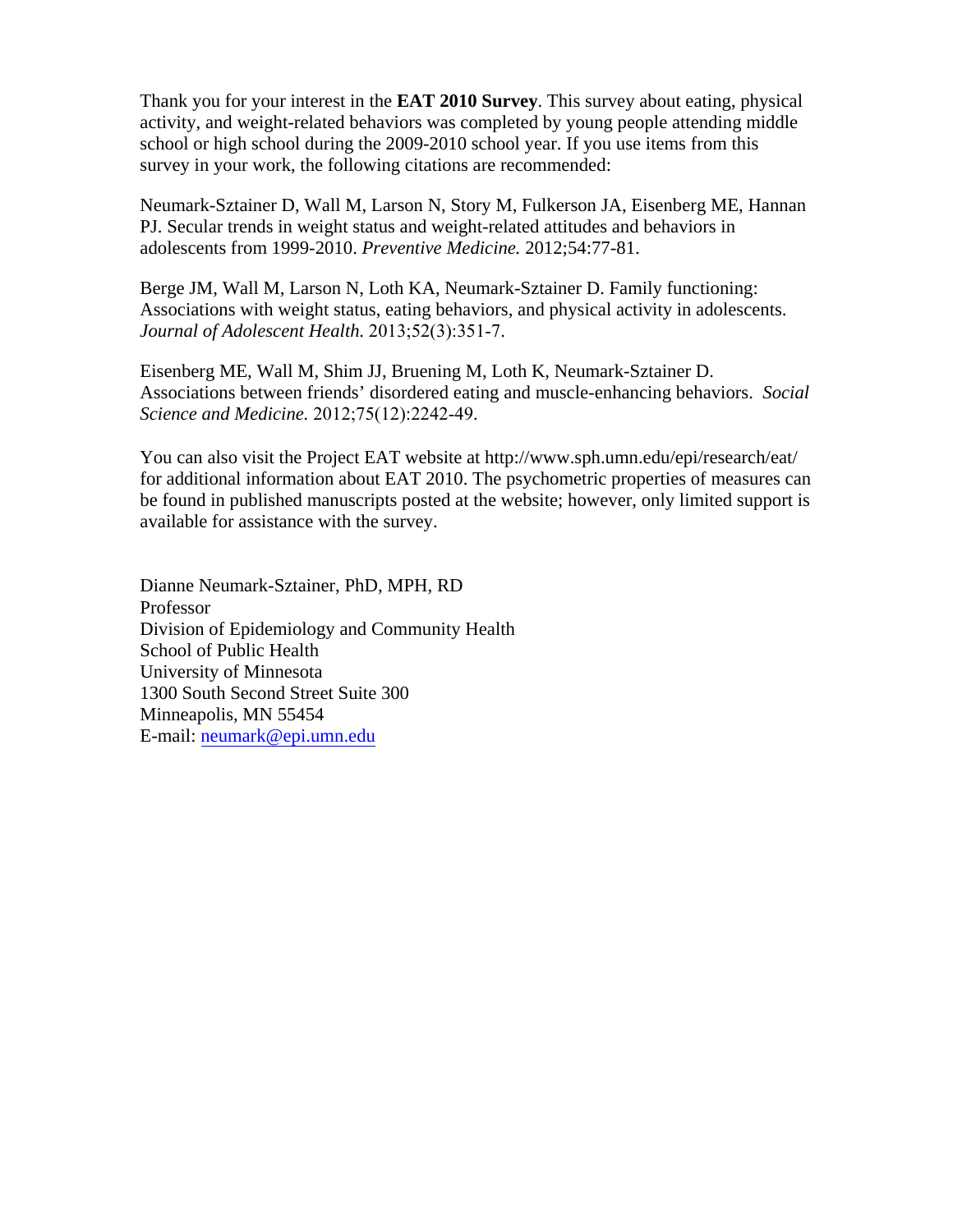# **Project EAT 2010 Survey**

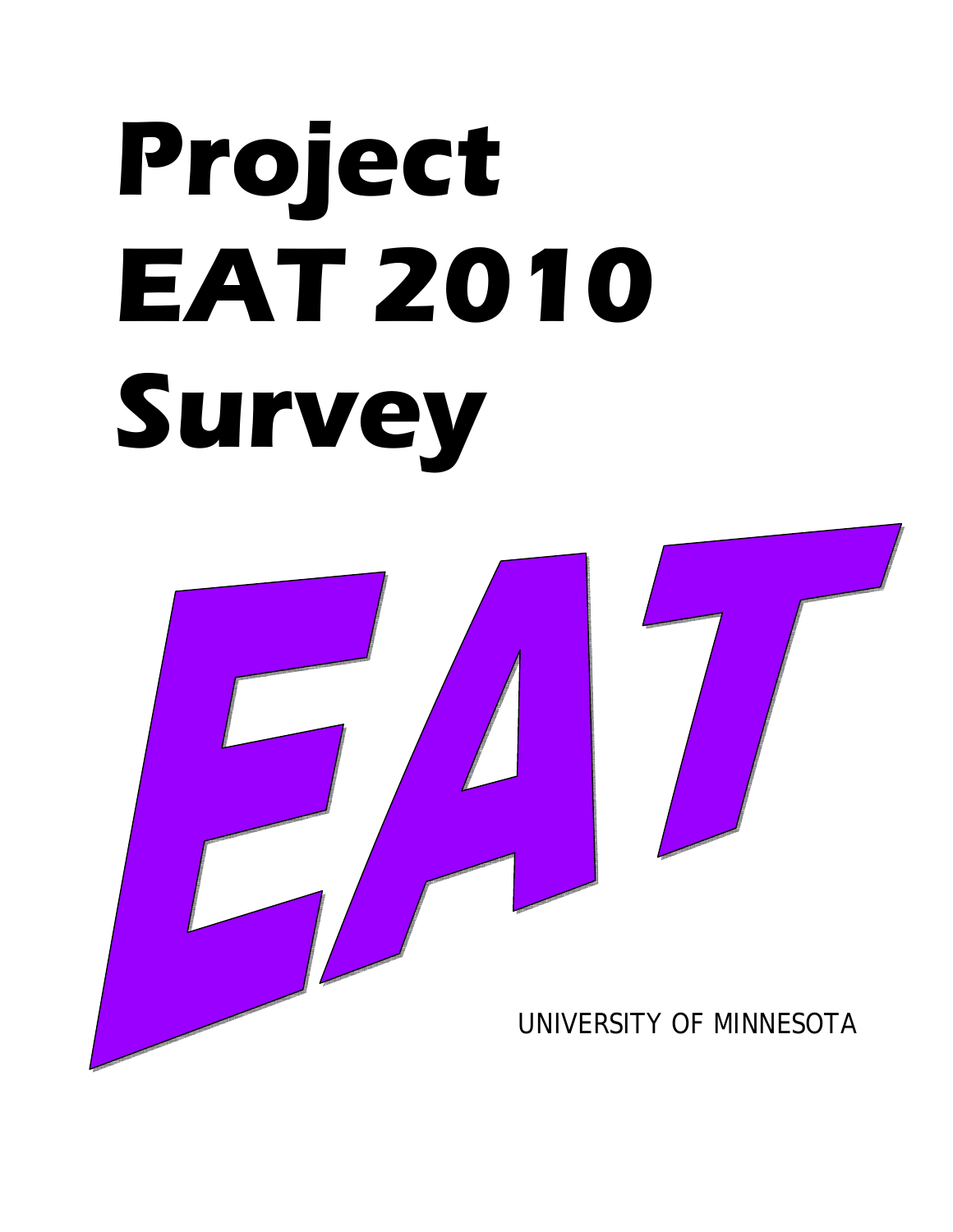

# **For agreeing to fill out this survey!**

- **The survey you are about to complete is very important. The information you share with us will be used to develop health and nutrition programs for teens. Please answer every question carefully.**
- **Do not spend too much time on any one question. If something is not clear, please ask for an explanation.**
- **This is NOT a test. There are not right or wrong answers to the questions.**
- **Your name will be kept separate from your answers to the questions, so please be as honest as you can in your responses.**

## *MARKING DIRECTIONS:*

- *1) Mark your answers with a pencil.*
- *2) Place a check in the box for your answer or completely fill in the box.*
- *3) Please completely erase any answer you want to change.*

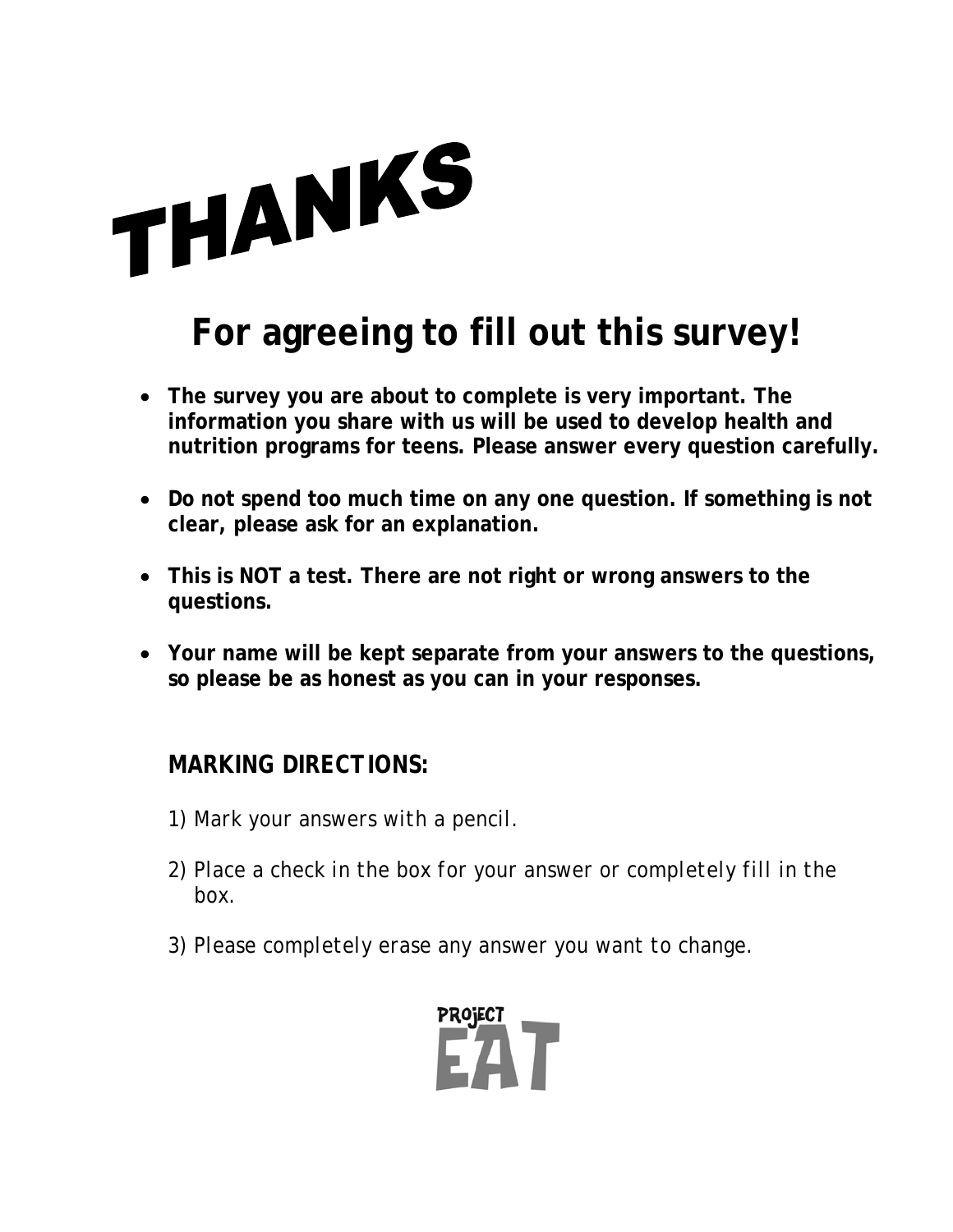| 1. | Are you ?<br>Male<br>$\overline{1}$<br>Female<br>$\overline{2}$                                                                                                                                                                                                                                                                                                                  | 30                                           |
|----|----------------------------------------------------------------------------------------------------------------------------------------------------------------------------------------------------------------------------------------------------------------------------------------------------------------------------------------------------------------------------------|----------------------------------------------|
| 2. | What is your birthdate?<br> __ __  /    __ __  /   19 __ ___ <br>Day<br>Month<br>Year                                                                                                                                                                                                                                                                                            | $31 - 36$                                    |
| 3. | What grade are you in?<br>6 <sup>th</sup><br>$1\Box$<br>7 <sup>th</sup><br>$2 \Box$<br>8 <sup>th</sup><br>$3 \Box$<br>9 <sup>th</sup><br>$4$ $\Box$<br>$10^{th}$<br>$5\Box$<br>$11^{th}$<br>$6\Box$<br>$12^{th}$<br>$7\Box$                                                                                                                                                      | 37                                           |
| 4. | Do you think of yourself as? (You may choose more than one)<br>White<br>$\overline{1}$<br><b>Black or African American</b><br>$\overline{2}$ $\Box$<br>Hispanic or Latino<br>$_3$ $\Box$<br>Asian American<br>$\overline{4}$<br>Native Hawaiian or other Pacific Islander<br>$5 \Box$<br>American Indian or Native American<br>$6 \Box$<br>Other: ___________________<br>$7\Box$ | 38<br>39<br>40<br>41<br>42<br>43<br>44       |
| 5. | Is your background any of the following?<br>Hmong<br>$1 \Box$<br>Cambodian<br>$2\Box$<br>Vietnamese<br>$_3$ $\Box$<br>Laotian<br>$4\Box$<br>Somali<br>$5\Box$<br>Ethiopian<br>$6\Box$<br>Other: ____________<br>$7\Box$<br>None of the above<br>$8\Box$                                                                                                                          | 45<br>46<br>47<br>48<br>49<br>50<br>51<br>52 |
| 6. | Were you born in the United States?<br>$_1 \Box$ Yes<br>$\overline{2}$ $\Box$                                                                                                                                                                                                                                                                                                    | 53-54                                        |
| 7. | About how long have you been in the United States?<br>$1 \square$ Less than 1 year<br>$_2 \square$ 1 to less than 5 years<br>5 to less than 10 years<br>$_3$ $\Box$<br>10 years or more<br>$4 \Box$<br>Always<br>$5\Box$                                                                                                                                                         | 55                                           |
| 8. | What language is usually spoken in your home?                                                                                                                                                                                                                                                                                                                                    |                                              |

 $1 \square$  English

|  |  | $_2\Box$ A language other than English: What other language? |  |  |  | 56-57 |
|--|--|--------------------------------------------------------------|--|--|--|-------|
|  |  |                                                              |  |  |  |       |

3  $\Box$  English and another language about equally: What other language? \_\_\_\_\_\_\_\_\_\_\_\_\_\_\_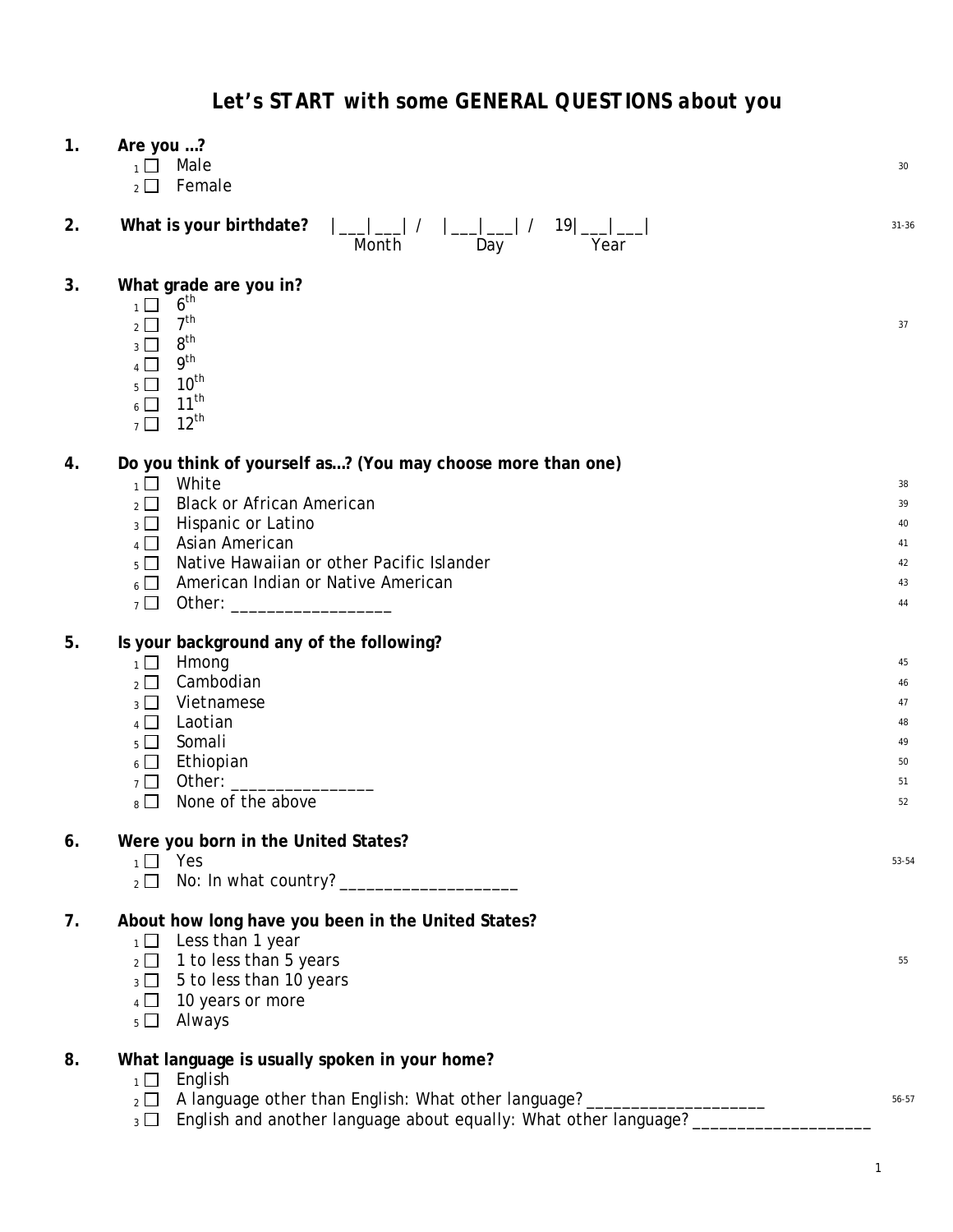# *Your EATING HABITS… when, why, how, and what?*

| During the past week, how many days did you eat breakfast? |  |
|------------------------------------------------------------|--|
|------------------------------------------------------------|--|

- $1 \square$  Never
- $2 \square$  1-2 days  $58$
- $3 3 4$  days
- $4 \Box$  5-6 days
- $5 \Box$  Every day

**10. During the past week, how many days did you eat** *lunch?*

- $1 \square$  Never
- $2 \square$  1-2 days  $59$
- $3 3 4$  days
- $4 \Box$  5-6 days
- $5 \Box$  Every day

**11. During the past week, how many days did you eat** *dinner?*

- $1 \square$  Never
- $2 \square$  1-2 days 60
- $3 3 4$  days
- $4 \Box$  5-6 days
- $5 \Box$  Every day

#### 12. In the past week, how often did you eat something from a fast food restaurant (like McDonald's, **Burger King, Hardee's, etc.)?**

- $1 \square$  Never
- $2 \square$  1-2 times 61
- $_3$   $\Box$  3-4 times
- $4 \square$  5-6 times
- $5 \square$  7 times
- $6 \Box$  More than 7 times

#### **13. Are you a vegetarian?**

- $\overline{1}$  Yes 62
- <sup>2</sup> No (**If no, then go to question #15 on the next page)**

#### **14. As a vegetarian, do you eat any of the following?**

|    |                                      | Yes                     | No                       |    |
|----|--------------------------------------|-------------------------|--------------------------|----|
| a. | Eggs                                 | $1 \square$ $2 \square$ |                          | 63 |
|    | b. Dairy food (such as milk, cheese) | $\overline{1}$          | $\overline{\phantom{a}}$ | 64 |
|    | c. Chicken                           | $\overline{1}$          | $\sqrt{2}$               | 65 |
|    | d. Fish                              |                         | $\overline{\mathcal{E}}$ | 66 |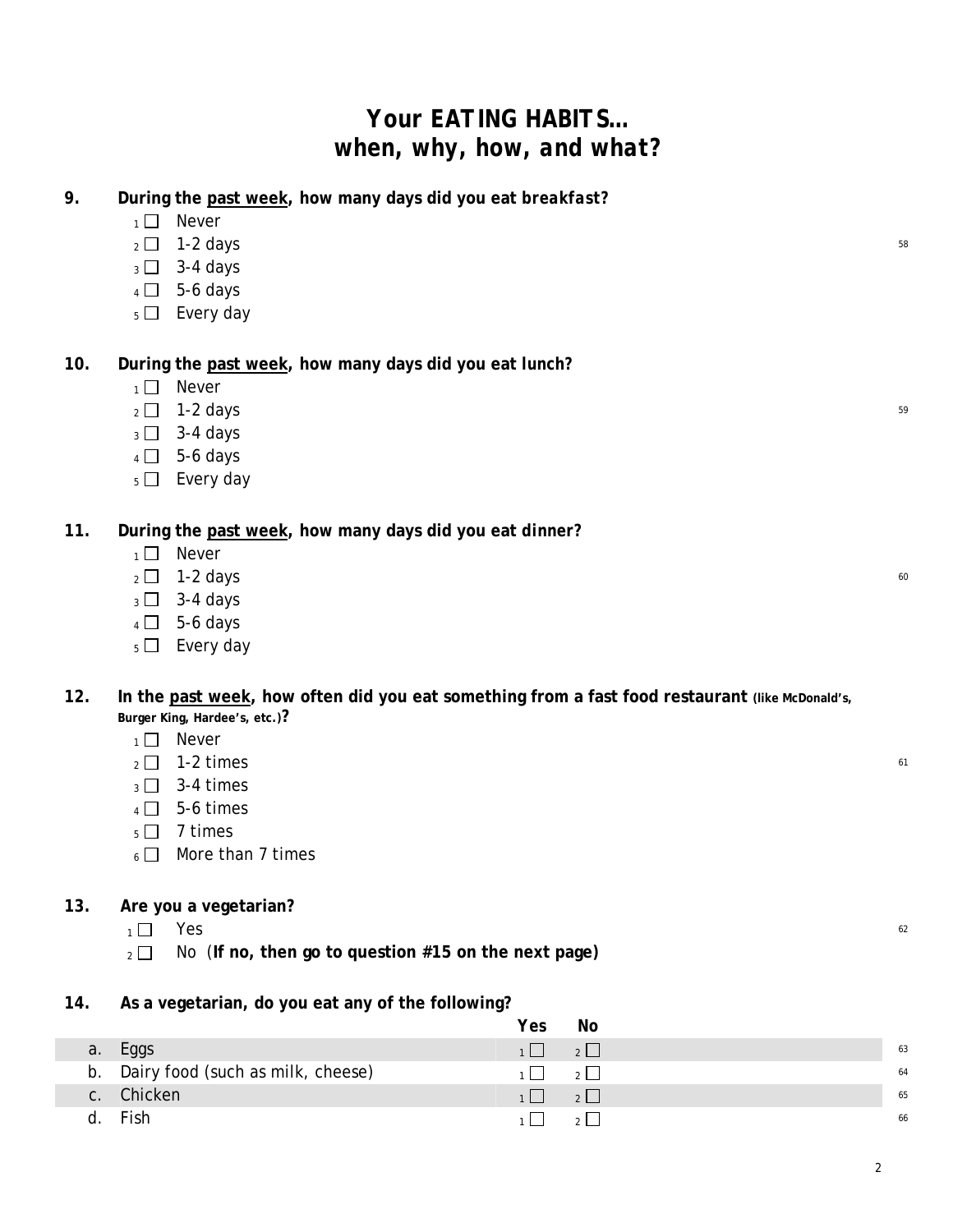#### **15. In the past year, how many times did you usually drink ….**

|             |                                                                      | Never or less<br>than once per<br>month | $1 - 3$<br>per<br>month | 1 per<br>week  | $2 - 4$<br>per<br>week | 5-6<br>per<br>week | 1 per<br>dav | 2 or<br>more per<br>day |    |
|-------------|----------------------------------------------------------------------|-----------------------------------------|-------------------------|----------------|------------------------|--------------------|--------------|-------------------------|----|
| $a_{\cdot}$ | an energy drink (such as Red<br>Bull, Full Throttle, Rockstar, etc)? |                                         | 2                       | $\overline{2}$ | $\mathbf{A}$           | $5 \mid$           |              |                         | 67 |
| b.          | a sports drink (such as<br>Gatorade, Powerade, etc)?                 |                                         | 2 <sup>1</sup>          | 2 <sup>1</sup> |                        |                    |              |                         | 68 |

## **16. How strongly do you agree with the following statements?**

|             |                                                   | <b>Strongly</b><br>disagree | Somewhat<br>disagree | Somewhat<br>agree | Strongly<br>agree |    |
|-------------|---------------------------------------------------|-----------------------------|----------------------|-------------------|-------------------|----|
| a.          | Milk tastes good to me                            | $\overline{1}$              | $\overline{2}$       | 3                 | $4\Box$           | 69 |
| $b$ .       | I like the taste of most fruits                   | 1                           | $2^{\Box}$           | 3 <sup>1</sup>    | $4 \Box$          | 70 |
| $C_{\cdot}$ | I like the taste of whole wheat bread             | 1                           | $2\Box$              | 3 <sup>1</sup>    | $4\Box$           | 71 |
| d.          | Most vegetables taste bad                         | $\overline{1}$              | $\overline{2}$       | $3 \Box$          | $\overline{4}$    | 72 |
| e.          | Most healthy foods just don't taste that<br>great | $1\Box$                     | $2\Box$              | 3 <sup>1</sup>    | $4\Box$           | 73 |
| f.          | Eating healthy just costs too much                | $\overline{1}$              | $\overline{2}$       | $3\Box$           | $4\Box$           | 74 |
| q.          | am a picky eater                                  | $\overline{1}$              | $2\Box$              | 3                 | $4\Box$           | 75 |
| h.          | I like to cook                                    | 1                           | $\overline{2}$       | $\overline{3}$    | $\overline{4}$    | 76 |
|             | am worried about gaining weight                   | 1                           | $\overline{2}$       | $3 \Box$          | $4$ $\Box$        | 77 |
|             | think a lot about being thinner                   | 1                           | $\overline{2}$       | 3 <sup>1</sup>    | $4\Box$           | 78 |
| k.          | I weigh myself often                              | $1 \Box$                    | $2$ $\Box$           | $3 \mid$          | 4                 | 79 |

#### **17. Which of the following best describes your eating behavior?**

|                                                                    | Hardly<br>ever | Sometimes | Much of the<br>time | Almost<br>always |    |
|--------------------------------------------------------------------|----------------|-----------|---------------------|------------------|----|
| I stop eating when I feel full                                     |                | 2         |                     |                  | 80 |
| eat everything that is on my plate, even<br>if I'm not that hungry |                |           |                     |                  | 81 |
| I trust my body to tell me how much to eat                         | 1 <sup>1</sup> | $\sim$ 1  |                     |                  | 82 |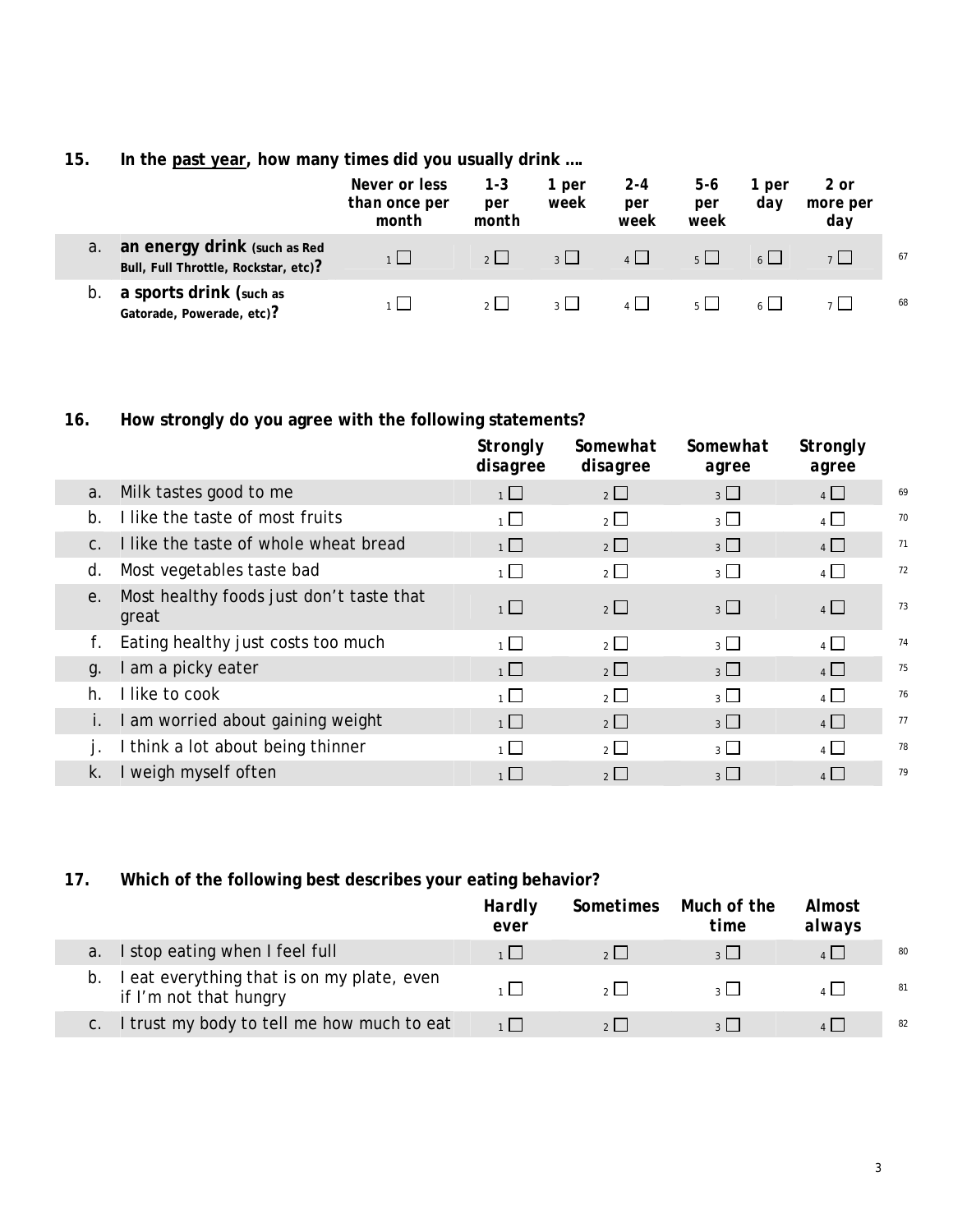#### **18. How often are the following true?**

|  |             |                                                                                                  | <b>Never</b>   | <b>Sometimes</b> | Usually        | Always         |    |
|--|-------------|--------------------------------------------------------------------------------------------------|----------------|------------------|----------------|----------------|----|
|  | a.          | Fruits and vegetables are available in my home                                                   | 1              | $2 \Box$         | 3 <sup>1</sup> | 4              | 83 |
|  | $b_{\cdot}$ | Vegetables are served at dinner in my home                                                       | $\overline{1}$ | $\overline{2}$   | $_3$ $\Box$    | $\overline{4}$ | 84 |
|  | $C_{\cdot}$ | I have 'junk food' in my home                                                                    | 1              | $2 \Box$         | $3 \Box$       | $4$ $\Box$     | 85 |
|  | d.          | I have fruit juice in my home                                                                    | $\overline{1}$ | $2\Box$          | 3 <sup>1</sup> | $4$ $\Box$     | 86 |
|  | $e_{\cdot}$ | Milk is served at meals in my home                                                               | $1$ $\Box$     | $2\Box$          | $3\Box$        | $4$ $\Box$     | 87 |
|  | f.          | Potato chips or other salty snack foods are<br>available in my home                              | $\overline{1}$ | $2\Box$          | 3              | 4              | 88 |
|  | q.          | In my home, there is fresh fruit on the counter,<br>table or somewhere where I can easily get it | $1\Box$        | $\overline{2}$   | $3\Box$        | $4\Box$        | 89 |
|  | h.          | Chocolate or other candy is available in my home                                                 | $\overline{1}$ | $2\sqrt{2}$      | $\overline{3}$ | $\overline{4}$ | 90 |
|  |             | Soda pop is available in my home                                                                 | 1              | $2 \Box$         | $3\Box$        | 4              | 91 |
|  |             | In my home, there are cut-up vegetables in the<br>fridge for me to eat                           | $\overline{1}$ | $2 \Box$         | 3 <sup>1</sup> | $4$ $\Box$     | 92 |
|  |             | k. Whole wheat bread is available in my home                                                     |                | 2                | 3              | $4 \mid$       | 93 |
|  |             |                                                                                                  |                |                  |                |                |    |

#### **19. In the past month, how often did you eat something from the following types of restaurants (include take-out and delivery)?**

|                |                                                                                                                     | Never/<br>rarely | $1-3$ times<br>per month | $1-2 \; times$<br>per week | 3-4 times<br>per week | 5-6 times<br>per week | $1+$ times<br>per day |    |
|----------------|---------------------------------------------------------------------------------------------------------------------|------------------|--------------------------|----------------------------|-----------------------|-----------------------|-----------------------|----|
| a <sub>1</sub> | Traditional "burger-and-<br>fries" fast food restaurant<br>(such as McDonalds, Burger King,<br>Wendy's, or Culvers) | $1\Box$          | $\overline{2}$           | $3 \Box$                   | 4                     | $5 \Box$              | $6 \Box$              | 94 |
| b <sub>1</sub> | Mexican fast food<br>restaurant (such as Taco Bell,<br>Taco Johns, or Chipotle)                                     | $\overline{1}$   | $\overline{2}$           | $_3$ $\Box$                | $4\Box$               | $5^{\circ}$           | $6 \Box$              | 95 |
| C.             | Fried chicken (such as KFC)                                                                                         | $1\Box$          | $\overline{2}$           | $3\Box$                    | $4\Box$               | $5\Box$               | $6\Box$               | 96 |
| d.             | Sandwich or sub shop (such<br>as Subway, Panera, or Quiznos)                                                        | $1\Box$          | $\overline{2}$           | $3\Box$                    | $4\Box$               | $5\Box$               | $6\Box$               | 97 |
| е.             | Pizza place                                                                                                         | $1\Box$          | $\overline{2}$           | $3\Box$                    | $4\Box$               | $5\Box$               | $6\Box$               | 98 |
|                | Sit-down restaurant (where<br>wait-staff brings food to your table)                                                 | $\overline{1}$   | $\overline{2}$           | 3 <sup>1</sup>             | $\overline{4}$        | 5 <sup>1</sup>        | $6 \Box$              | 99 |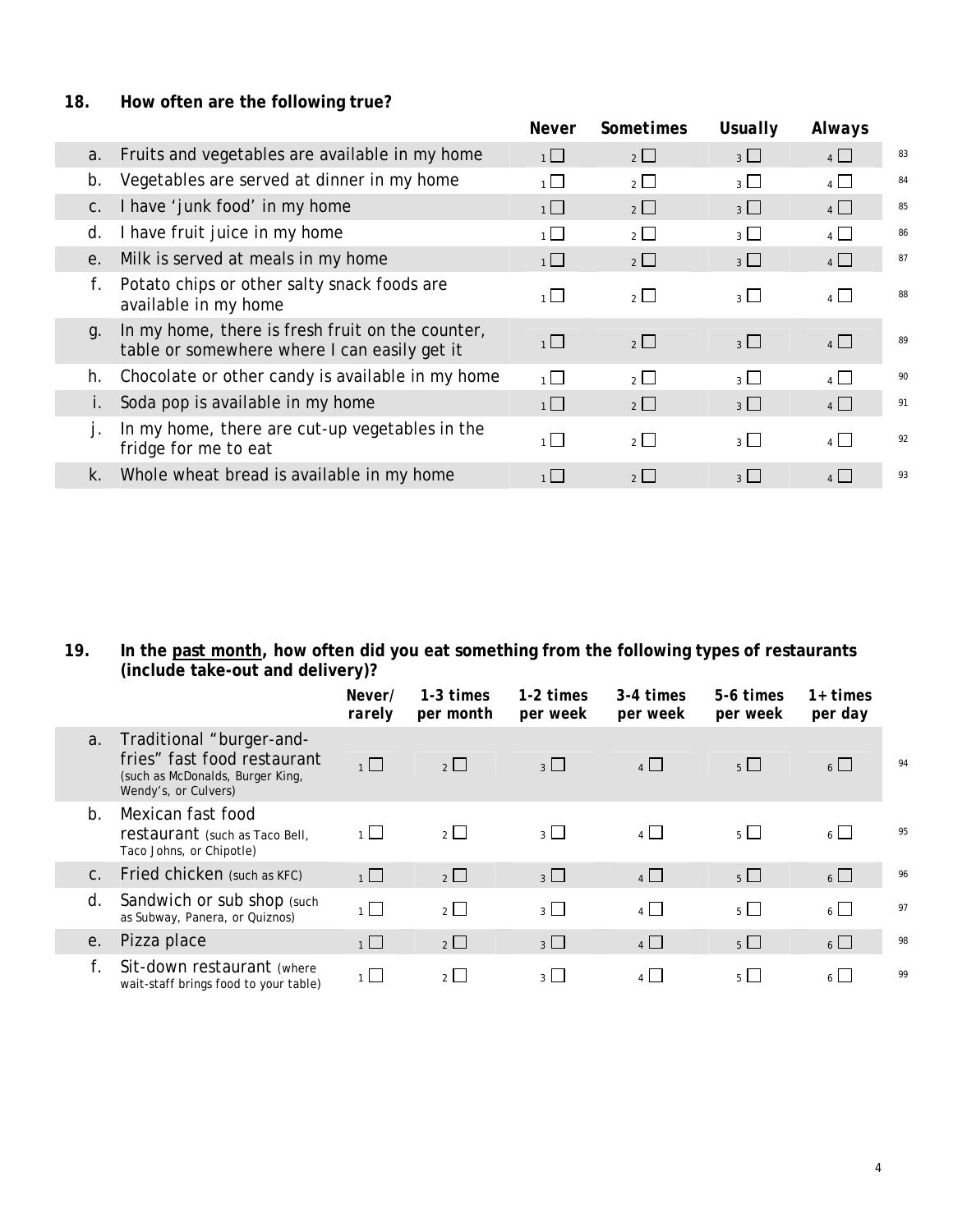# *Now some questions about weight….*

#### **20. Are you currently trying to:**

- $1 \Box$  Lose weight
- $_2 \Box$  Stay the same weight 100
- $_3 \Box$  Gain weight
- $_4 \Box$  I am not trying to do anything about my weight

#### **21. How often do you weigh yourself?**

- $1 \Box$  Less than once a month
- $2 \Box$  Every month 101
- $_3 \square$  A few times per month
- $_4$   $\Box$  Every week
- $5 \Box$  A few times per week
- $6 \Box$  Every day
- $7 \square$  More than once a day
- **22. How often have you gone on a diet during the last year? By "diet" we mean changing the way you eat so you can lose weight.** 
	- $1 \square$  Never
	- $_2$   $\Box$  1-4 times 102
	- $_3 \square$  5-10 times
	- $4 \Box$  More than 10 times
	- $_5$  | I am always dieting

#### **23. Have you done any of the following things in order to lose weight or keep from gaining weight during the past year?**

|                |                                                                       | Yes       | No             |     |
|----------------|-----------------------------------------------------------------------|-----------|----------------|-----|
| a <sub>1</sub> | Fasted                                                                | $1 \Box$  | $\overline{2}$ | 103 |
| b.             | Ate very little food                                                  | $1 \perp$ | $2^{\Box}$     | 104 |
| C.             | Took diet pills                                                       | $1 \Box$  | $\overline{2}$ | 105 |
| d.             | Made myself vomit (throw up)                                          | $1 \Box$  | $2^{\Box}$     | 106 |
|                | e. Used laxatives                                                     | $1 \Box$  | $\overline{2}$ | 107 |
|                | Used diuretics (water pills)                                          | $1 \perp$ | $2\Box$        | 108 |
| q.             | Used food substitute (powder/special drink)                           | $1 \perp$ | $\overline{2}$ | 109 |
| h.             | Skipped meals                                                         | 1         | $2\Box$        | 110 |
|                | Smoked more cigarettes                                                | 1         | $2\Box$        | 111 |
|                | Followed a high protein/low carbohydrate diet (e.g., Atkins or other) | $1 \Box$  | $2^{\Box}$     | 112 |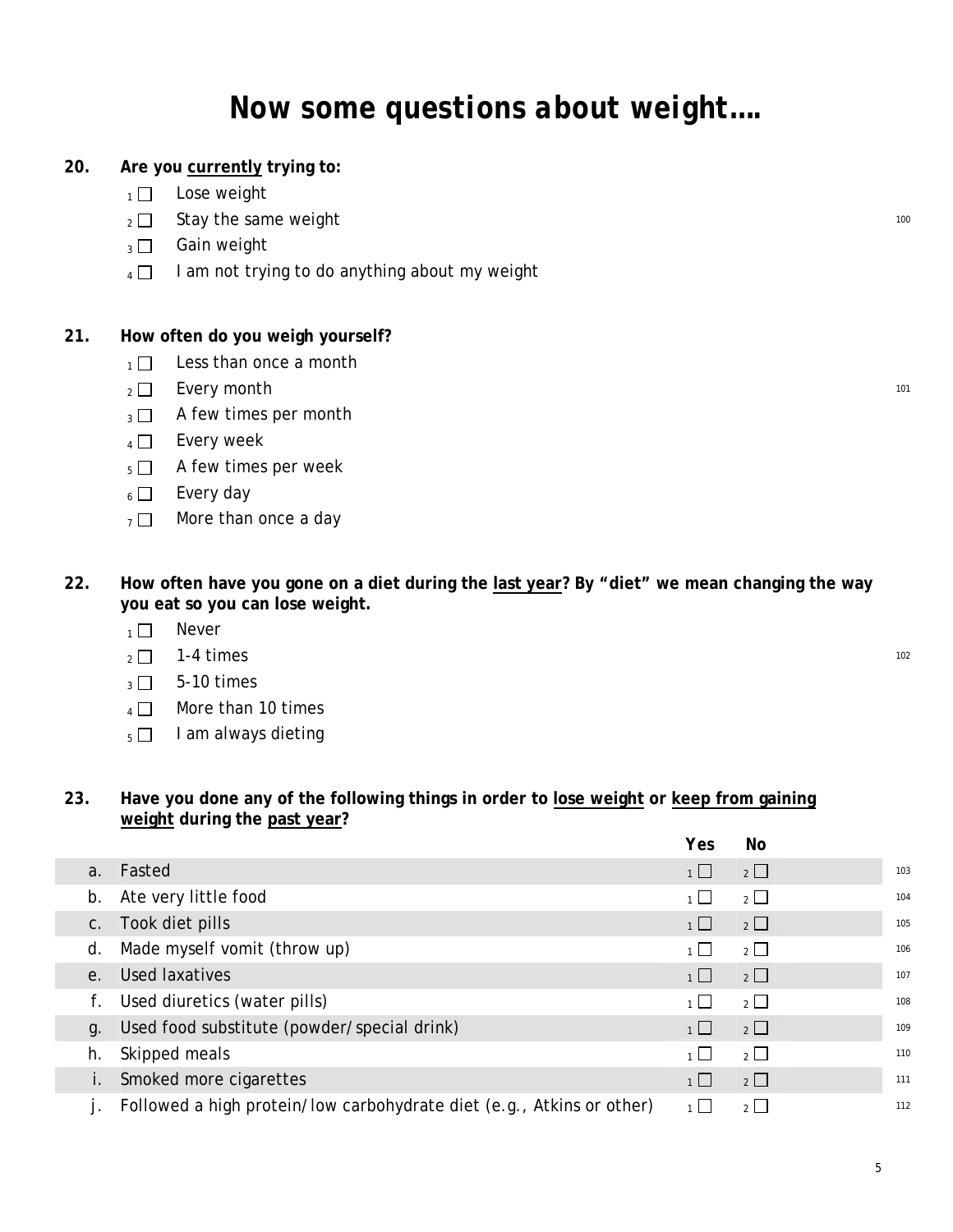#### **24. How often have you done each of the following things in order to lose weight or keep from gaining weight during the past year?**

|                |                                              | <i>Never</i> | Rarely         | Sometimes                | On a regular<br>basis |     |
|----------------|----------------------------------------------|--------------|----------------|--------------------------|-----------------------|-----|
| a.             | Exercise                                     |              |                | 3 <sup>1</sup>           | 4                     | 113 |
| b.             | Ate more fruits and vegetables               | 1 L L        | 2 <sup>1</sup> | $\overline{\mathcal{E}}$ | 4                     | 114 |
| $\mathsf{C}$ . | Ate less high-fat foods                      | 1            | 2              | $3\Box$                  | 4                     | 115 |
| d              | Ate less sweets                              | $1 \mid$     | 2 <sup>1</sup> | $\overline{3}$           | $\mathbf{A}$          | 116 |
| е.             | Drank less soda pop (not including diet pop) | 1            | 2              | $3\Box$                  | $4 \mid$              | 117 |
|                | Watched my portion sizes (serving sizes)     |              |                |                          |                       | 118 |

#### **25. How often have you done each of the following things in order to increase your muscle size or tone during the past year?**

|              |                                                                                                                                      | <i>Never</i> | Rarely         | <b>Sometimes</b> | Often      |     |
|--------------|--------------------------------------------------------------------------------------------------------------------------------------|--------------|----------------|------------------|------------|-----|
|              | a. Changed my eating                                                                                                                 |              | $2^{\circ}$    |                  |            | 119 |
| <sub>n</sub> | Exercised more                                                                                                                       |              |                |                  |            | 120 |
|              | c. Used protein powder or shakes                                                                                                     |              | 2 <sup>1</sup> | $\frac{1}{2}$    | $\sqrt{1}$ | 121 |
|              | Used steroids                                                                                                                        |              |                |                  |            | 122 |
| е.           | Used another muscle-building substance (such<br>as creatine, amino acids, hydroxyl methylbutyrate [HMB],<br>DHEA, or growth hormone) |              |                |                  |            | 123 |

#### **26. In the past year, have you ever eaten so much food in a short period of time that you would be embarrassed if others saw you (binge-eating)?**

- $\overline{1 \cup 1}$  Yes  $^{124}$
- 2 □ No (If no, then go to question #30 on the next page)

#### **27. During the times when you ate this way, did you feel you couldn't stop eating or control what or how much you were eating?**

- $\overline{1}$  Yes  $^{125}$
- $2 \square$  No

#### **28. How often, on average, did you have times when you ate this way – that is, large amounts of food plus the feeling that your eating was out of control?**

- $1 \square$  Nearly every day
- $2 \square$  A few times a week 126
- $\overline{3}$  A few times a month
- $4 \Box$  Less than once a month

#### **29. In general, how upset were you by overeating (eating more than you think is best for you)?**

- $1 \square$  Not at all
- $_2$   $\Box$  A little  $^{127}$
- $_3 \Box$  Some
- $4 \Box$  A lot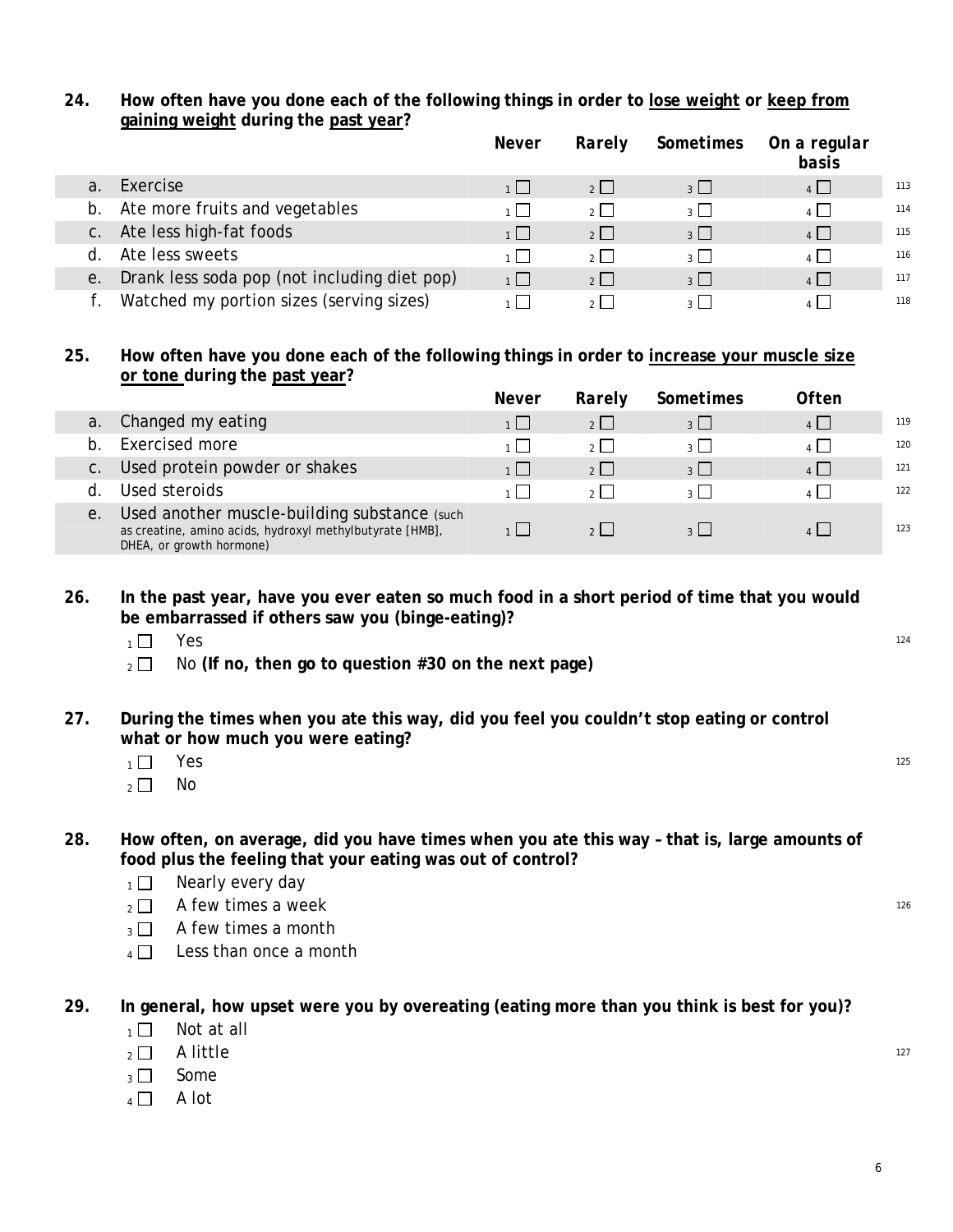# *Your PHYSICAL ACTIVITY habits and other things you like to do…*

*In a usual week, how many hours do you spend doing the following activities:* 

#### **30. Strenuous exercise (heart beats rapidly)**

**Examples: biking fast, aerobic dancing, running, jogging, swimming laps, rollerblading, skating, lacrosse, tennis, cross-country skiing, soccer, basketball, football**

- $\square$  None
- $\Box$  Less than  $\frac{1}{2}$  hour a week 128
- $\Box$  1/2 2 hours a week
- $\Box$  2 % -4 hours a week
- $\Box$  4  $\frac{1}{2}$  -6 hours a week
- $\Box$  6+ hours a week

#### **31. Moderate exercise (not exhausting)**

**Examples: walking quickly, baseball, gymnastics, easy bicycling, volleyball, skiing, dancing, skateboarding, snowboarding**

- $\square$  None
- $\Box$  Less than  $\frac{1}{2}$  hour a week
- $\Box$  1/2 2 hours a week
- $\Box$  2  $\frac{1}{2}$  -4 hours a week
- $\Box$  4  $\frac{1}{2}$  -6 hours a week
- $\Box$  6+ hours a week

#### **32. Mild exercise (little effort)**

**Examples: walking slowly (to school, to friend's house, etc.), bowling, golf, fishing, snowmobiling, yoga**

- $\Box$  None
- $\Box$  Less than  $\frac{1}{2}$  hour a week 130
- $\Box$  1/2 2 hours a week
- $\Box$  2  $\frac{1}{2}$  -4 hours a week
- $\Box$  4  $\frac{1}{2}$  -6 hours a week
- $\Box$  6+ hours a week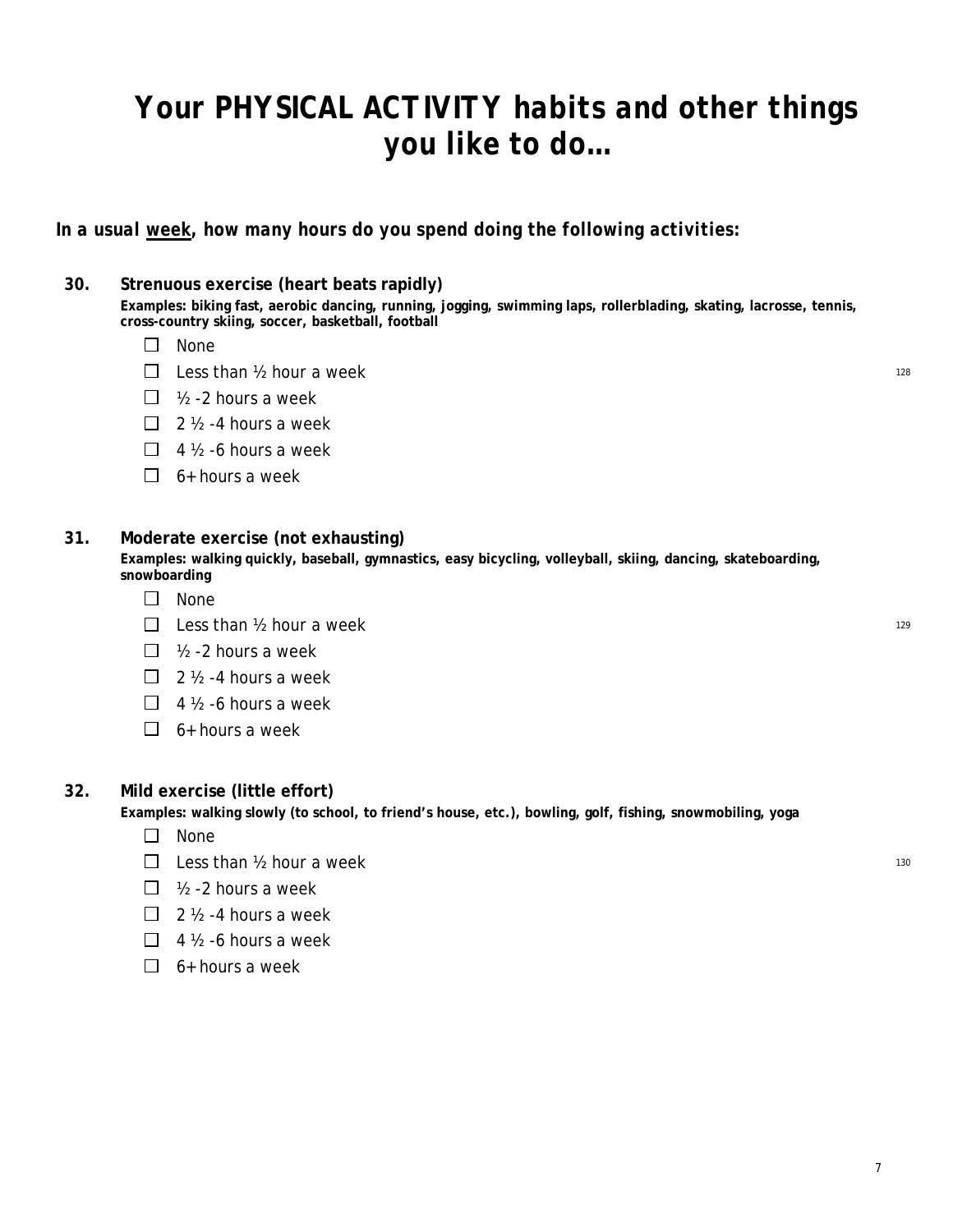| 33. | In your free time on an average weekday (Monday-Friday), how many hours do you spend |
|-----|--------------------------------------------------------------------------------------|
|     | doing the following activities?                                                      |

|     | doing the following activities?                                                                                                                                                                |                 |                  |                 |                 |                 |        |        |            |
|-----|------------------------------------------------------------------------------------------------------------------------------------------------------------------------------------------------|-----------------|------------------|-----------------|-----------------|-----------------|--------|--------|------------|
|     |                                                                                                                                                                                                | 0 <sub>hr</sub> | $\frac{1}{2}$ hr | 1 <sub>hr</sub> | 2 <sub>hr</sub> | 3 <sub>hr</sub> | 4 hr   | $5+hr$ |            |
| a.  | Watching TV/DVDs/videos                                                                                                                                                                        | П               | $\Box$           | $\Box$          | $\Box$          | $\Box$          | $\Box$ | $\Box$ | 131        |
| b.  | Using a computer (not for homework)                                                                                                                                                            | $\Box$          | $\Box$           | $\Box$          | $\Box$          | $\Box$          | $\Box$ | $\Box$ | 132        |
| C.  | Xbox/Play-station/other electronic games<br>that you play when sitting                                                                                                                         | $\Box$          | $\Box$           | $\Box$          | $\Box$          | $\Box$          | $\Box$ | $\Box$ | 133        |
| d.  | Interactive video games such as Wii Sport,<br>Wii Fit, and Dance Dance Revolution                                                                                                              | $\Box$          | $\Box$           | $\Box$          | $\Box$          | $\Box$          | $\Box$ | $\Box$ | 134        |
| 34. | In your free time on an average weekend day (Saturday or Sunday), how many hours do you<br>spend doing the following activities?                                                               |                 |                  |                 |                 |                 |        |        |            |
|     |                                                                                                                                                                                                | 0 <sub>hr</sub> | $\frac{1}{2}$ hr | 1 <sub>hr</sub> | 2 <sub>hr</sub> | 3 <sub>hr</sub> | 4 hr   | $5+hr$ |            |
| a.  | Watching TV/DVDs/videos                                                                                                                                                                        | $\Box$          | $\Box$           | $\Box$          | $\Box$          | □               | $\Box$ | $\Box$ | 135        |
| b.  | Using a computer (not for homework)                                                                                                                                                            | $\Box$          | $\Box$           | $\Box$          | $\Box$          | $\Box$          | $\Box$ | $\Box$ | 136        |
| C.  | Xbox/Play-station/other electronic games<br>that you play when sitting                                                                                                                         | $\Box$          | $\Box$           | $\Box$          | $\Box$          | $\Box$          | $\Box$ | $\Box$ | 137        |
| d.  | Interactive video games such as Wii Sport,<br>Wii Fit, and Dance Dance Revolution                                                                                                              | $\Box$          | $\Box$           | $\Box$          | $\Box$          | $\Box$          | $\Box$ | $\Box$ | 138        |
| 35. | How often do you snack while watching TV?<br>Always<br>$1\Box$<br>Usually<br>$\overline{2}$ $\Box$<br>Sometimes<br>$_3$ $\Box$<br>$4\Box$<br>Rarely<br>Never<br>$5\Box$                        |                 |                  |                 |                 |                 |        |        | 139        |
| 36. | Thinking about the TV shows you've watched in the past year, please list up to 3 of your<br>favorite shows.                                                                                    |                 |                  |                 |                 |                 |        |        |            |
|     |                                                                                                                                                                                                |                 |                  |                 |                 |                 |        |        | 140<br>141 |
|     |                                                                                                                                                                                                |                 |                  |                 |                 |                 |        |        | 142        |
|     | If you don't regularly watch TV, please check here $\Box$                                                                                                                                      |                 |                  |                 |                 |                 |        |        | 143        |
| 37. | How often do you read magazine articles in which dieting or weight loss are discussed?<br><b>Never</b><br>1<br>Hardly ever<br>$\overline{2}$<br>Sometimes<br>$3^{\square}$<br>Often<br>$4\Box$ |                 |                  |                 |                 |                 |        |        | 144        |
| 38. | What is the name of the magazine that you<br>read most often?<br>If you don't regularly read any magazine, please check here                                                                   | П               |                  |                 |                 |                 |        |        | 145<br>146 |
| 39. | How often do you read this magazine?<br>Don't regularly read magazines<br>$1 \Box$<br>Less than once a month<br>$2\mid$<br>1 to 3 times a month<br>$3$ $\Box$                                  |                 |                  |                 |                 |                 |        |        | 147        |

 $_4$   $\Box$  At least once a week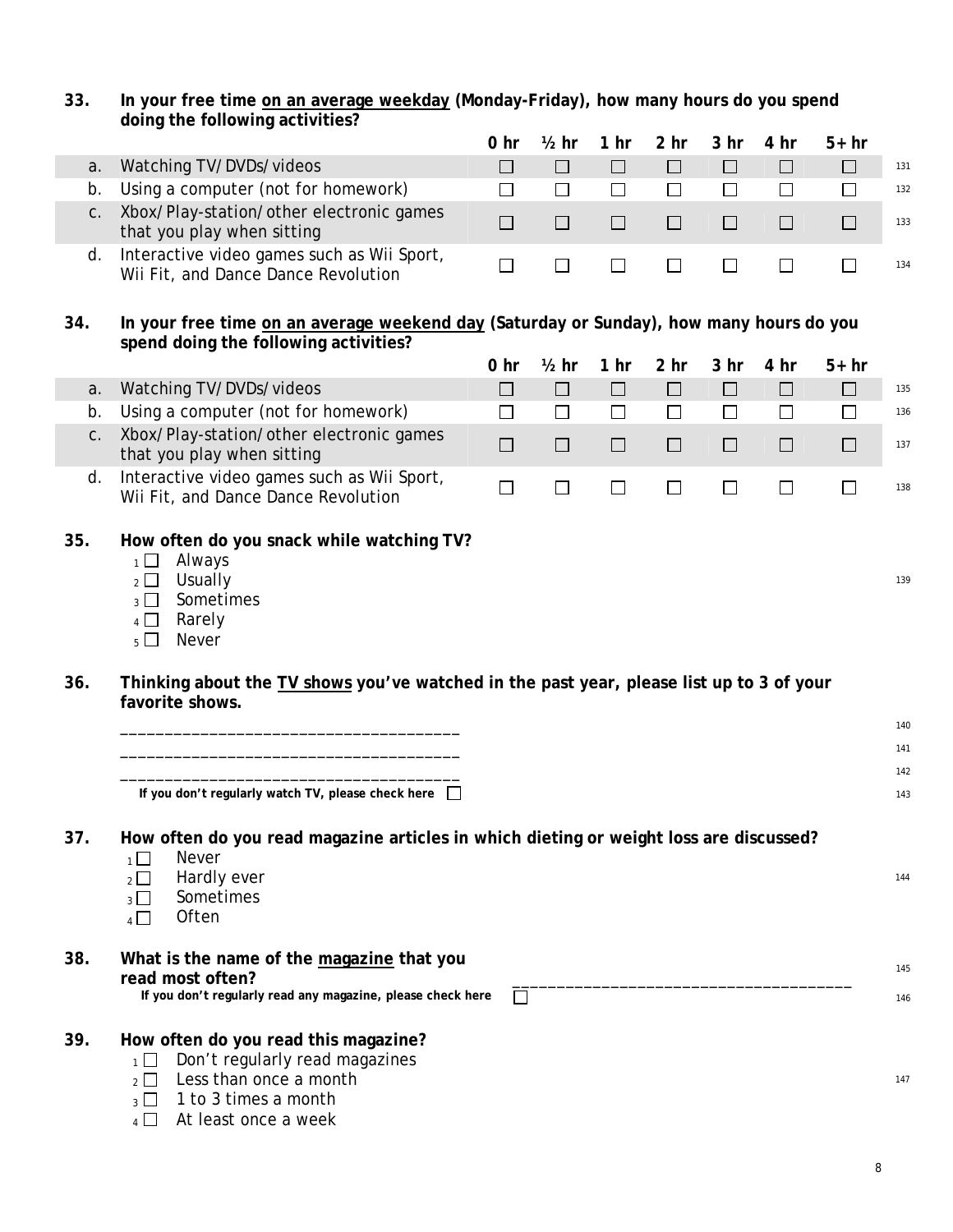#### **40. How often was each of these things true for you in the LAST MONTH?**

|    |                                                                                                                         | Never             | Rarely         | Sometimes      | Often | Very often     |     |
|----|-------------------------------------------------------------------------------------------------------------------------|-------------------|----------------|----------------|-------|----------------|-----|
| a. | When I get off track with my physical<br>activity plans, I tell myself I can start<br>again and get right back on track | $\Box$            | $2 \mid$       | 2 <sup>1</sup> |       | 5 <sup>1</sup> | 148 |
| b. | I set goals to do physical activity                                                                                     | $\sim$ 1 $\sim$ 1 | 2 <sup>1</sup> | $\sim$         |       | $5 \mid$       | 149 |
|    | I make backup plans to be sure I get<br>my physical activity                                                            |                   |                |                |       |                | 150 |

#### **41. How often do these things keep you from being physically active?**

|    |                                                     | Never | Rarely         | Sometimes                | <b>Often</b> | Very often     |     |
|----|-----------------------------------------------------|-------|----------------|--------------------------|--------------|----------------|-----|
| a. | The weather is bad                                  |       | $2 \mid$       | $3 \mid$                 | 4            | $5\Box$        | 151 |
| b. | I don't have time to do physical<br>activity        |       | $2 \mid$       | $\overline{\mathcal{E}}$ | $\mathbf{A}$ | 5 <sup>1</sup> | 152 |
| C. | It would take time away from my<br>school work      |       | $2 \mid$       | $\overline{3}$           | $\mathbf{A}$ | 5 <sup>1</sup> | 153 |
| d. | I'm embarrassed about how I look<br>when I'm active |       | 2 <sup>1</sup> | 2 <sup>1</sup>           |              |                | 154 |

#### **42. I can be physically active during my free time on most days...**

F

I.

|    |                                           | Disagree<br>a lot | Disagree<br>a little | Agree a<br>little       | Agree a<br>lot |     |
|----|-------------------------------------------|-------------------|----------------------|-------------------------|----------------|-----|
| a. | no matter how busy my day is              |                   | 2                    | $3 \mid$                |                | 155 |
|    | b. even if it is very hot or cold outside |                   | 2 <sup>1</sup>       | $\overline{\mathbf{z}}$ |                | 156 |
|    | c. even if I have to stay at home         |                   |                      | $\overline{2}$          |                | 157 |

#### **43. Please choose the answer that best applies to you and the neighborhood where you lived for the majority of the past year.**

|    |                                                                                    | Strongly<br>disagree | Somewhat<br>disagree | Somewhat<br>agree | Strongly<br>agree |     |
|----|------------------------------------------------------------------------------------|----------------------|----------------------|-------------------|-------------------|-----|
| a. | The crime rate in my neighborhood makes<br>it unsafe to go on walks during the day |                      | $2 \mid$             | $\overline{2}$    |                   | 158 |
| b. | The crime rate in my neighborhood makes<br>it unsafe to go on walks at night       |                      |                      |                   |                   | 159 |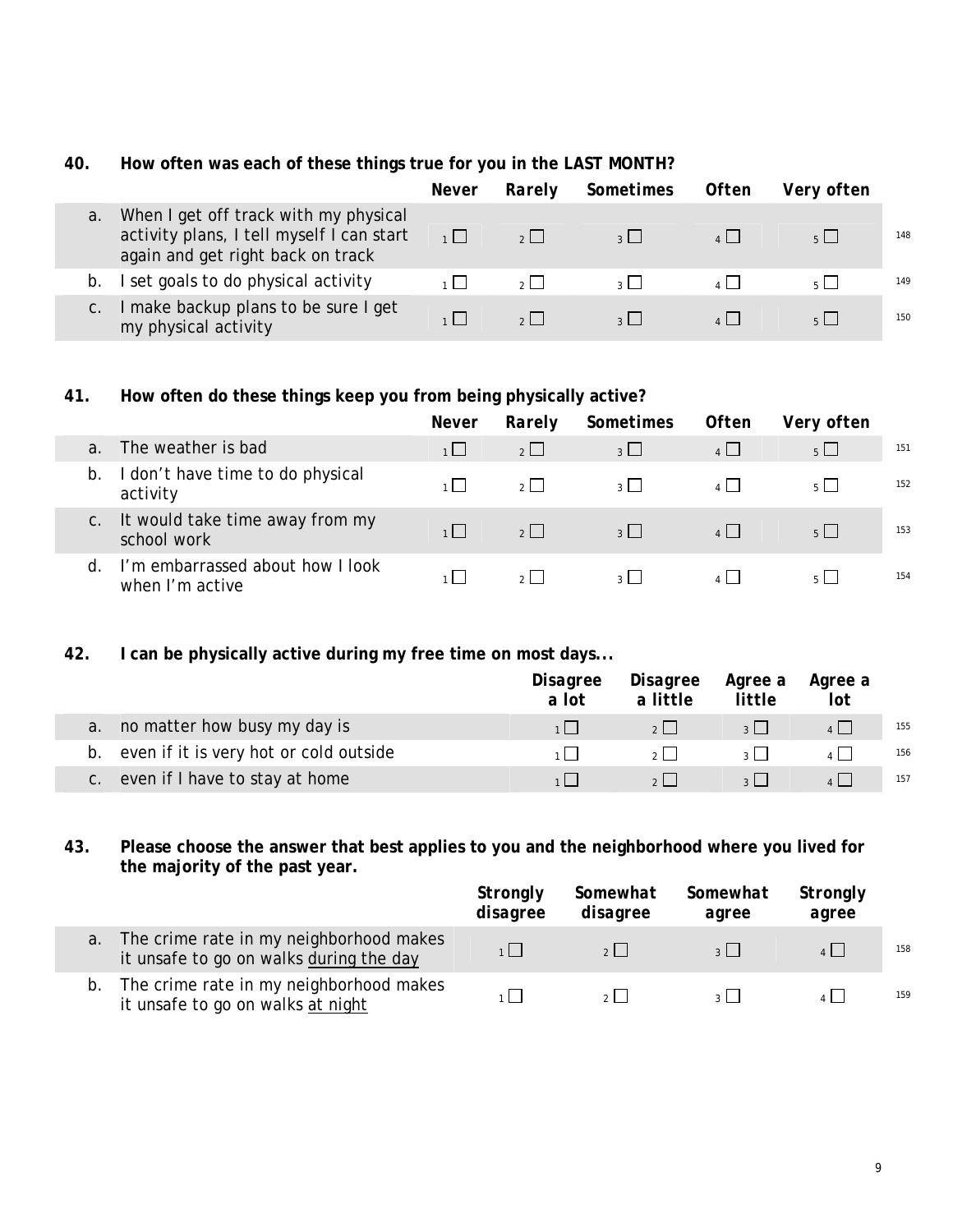**44. When I am physically active…**

|                             | Disagree a lot  Disagree a little  Agree a little  Agree a lot |                |     |
|-----------------------------|----------------------------------------------------------------|----------------|-----|
| I feel bored<br>$a_{\cdot}$ |                                                                | 2              | 160 |
| I dislike it<br>$D_{\cdot}$ |                                                                | 2 <sup>1</sup> | 161 |
| c. it frustrates me         |                                                                |                | 162 |

**45. Listed below are statements about people's exercise habits. How often are the following true?** 

|    |                                                                                                   | <i>Never</i> | Sometimes Usually |                | Always |     |
|----|---------------------------------------------------------------------------------------------------|--------------|-------------------|----------------|--------|-----|
| a. | When I miss my scheduled exercise, I may feel<br>tense, irritable, or depressed                   |              | $2 \mid$          | $\frac{1}{2}$  |        | 163 |
|    | b. If I feel I have overeaten I will try to make up<br>for it by increasing the amount I exercise |              | $\sim$ 1          | $\overline{2}$ |        | 164 |
|    | When I don't exercise, I feel guilty                                                              |              |                   |                |        | 165 |

# *You're doing great!*

# *Your responses are important so please keep on going...*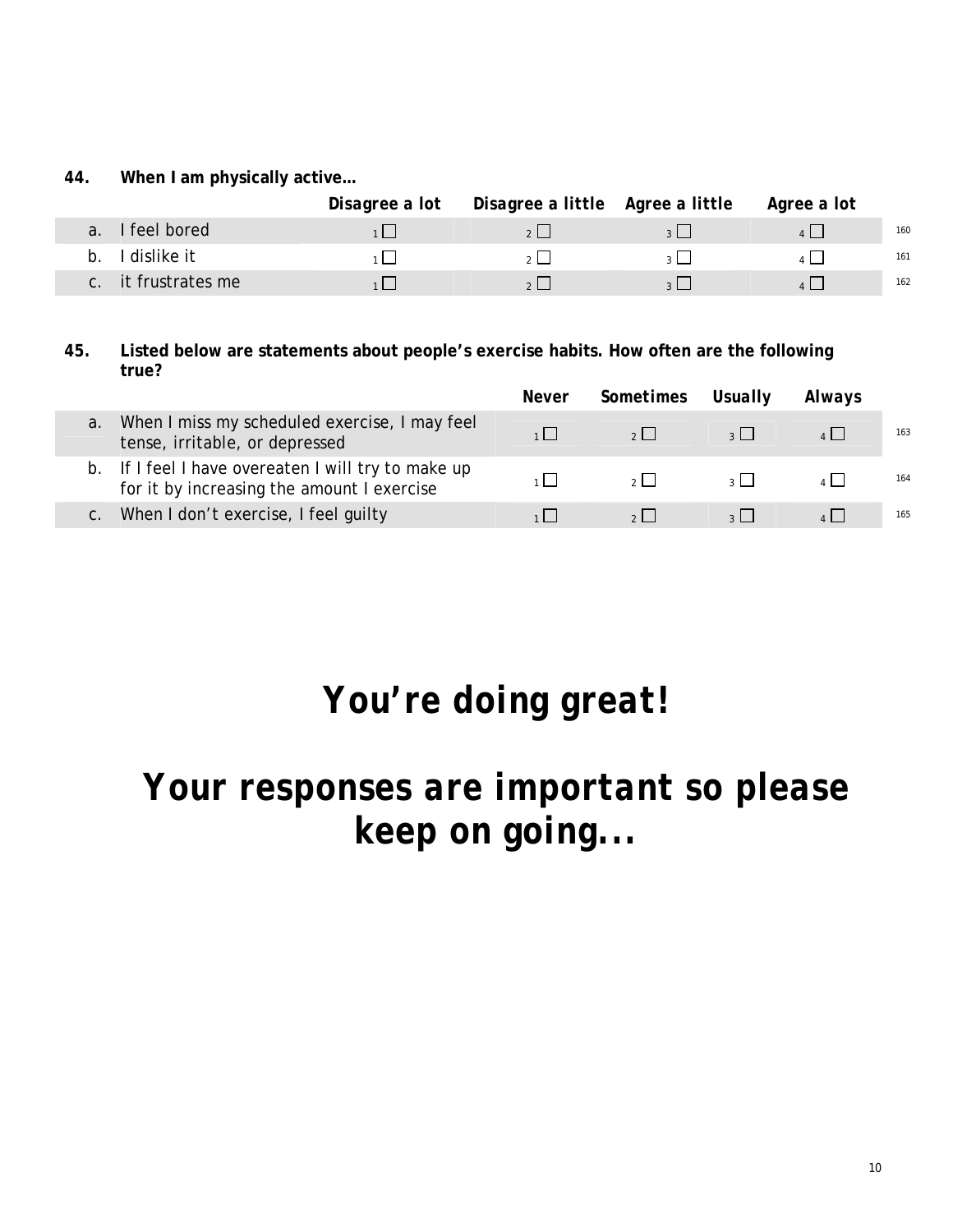# *We'd like to know more about your HEALTH & WEIGHT*

| 46.                                                                                                                                                                                                                          | How tall are you?                           | feet                 | inches         |             |            |                | 166-168 |
|------------------------------------------------------------------------------------------------------------------------------------------------------------------------------------------------------------------------------|---------------------------------------------|----------------------|----------------|-------------|------------|----------------|---------|
| 47.                                                                                                                                                                                                                          | 169-171<br>How much do you weigh?<br>pounds |                      |                |             |            |                |         |
| 48.<br>At this time, do you feel that you are:<br>very underweight<br>$1\Box$<br>somewhat underweight<br>$2\Box$<br>172<br>about the right weight<br>$3\Box$<br>somewhat overweight<br>$4\Box$<br>very overweight<br>$5\Box$ |                                             |                      |                |             |            |                |         |
|                                                                                                                                                                                                                              |                                             |                      |                |             |            |                |         |
| 49.                                                                                                                                                                                                                          |                                             |                      |                |             |            |                |         |
|                                                                                                                                                                                                                              | How satisfied are you with your:            | Very<br>dissatisfied |                |             |            | Very satisfied |         |
| a.                                                                                                                                                                                                                           | height                                      | $1 \Box$             | $2\Box$        | $3\Box$     | $4$ $\Box$ | $5\Box$        | 173     |
| b.                                                                                                                                                                                                                           | weight                                      | $\overline{1}$       | $\overline{2}$ | $_3$ $\Box$ | 4          | $5\Box$        | 174     |
| ${\mathsf C}$ .                                                                                                                                                                                                              | body shape                                  | $1\Box$              | $2\Box$        | $3\Box$     | $4$ $\Box$ | $5 \Box$       | 175     |
| d.                                                                                                                                                                                                                           | waist                                       | $\overline{1}$       | $\overline{2}$ | $_3$ $\Box$ | 4          | $5\Box$        | 176     |
| е.                                                                                                                                                                                                                           | hips                                        | $1 \Box$             | $2$ $\Box$     | $3\Box$     | $4$ $\Box$ | $5\Box$        | 177     |
| f.                                                                                                                                                                                                                           | thighs                                      | $\overline{1}$       | $2$ $\Box$     | $3\Box$     | 4          | $5\Box$        | 178     |
| g.                                                                                                                                                                                                                           | stomach                                     | $1 \Box$             | $2\Box$        | $3\Box$     | 4          | $5\Box$        | 179     |
| h.                                                                                                                                                                                                                           | face                                        | $1\Box$              | $2$ $\Box$     | $3\Box$     | $4$ $\Box$ | $5\Box$        | 180     |
| i.<br>j.                                                                                                                                                                                                                     | body build<br>shoulders                     | $1\Box$              | $\overline{2}$ | $_3$ $\Box$ | $4\Box$    | $5\Box$        | 181     |

# **50. Please indicate if you have ever been diagnosed with the following conditions:**

|                | $\tilde{\phantom{a}}$        | No             | Yes            |     |
|----------------|------------------------------|----------------|----------------|-----|
| a <sub>1</sub> | Anorexia Nervosa             | $1 \Box$       | $2\Box$        | 186 |
| $b$ .          | Asthma                       | $1 \Box$       | $\overline{2}$ | 187 |
| C <sub>1</sub> | <b>Binge Eating Disorder</b> | $\overline{1}$ | $\overline{2}$ | 188 |
| d.             | Bulimia Nervosa              | 1   I          | $\overline{2}$ | 189 |
| e.             | Depression                   | 1              | $2\Box$        | 190 |
| f.             | Diabetes (Type 1)            | 1   I          | $2\Box$        | 191 |
| g.             | Diabetes (Type 2)            | 1              | $\overline{2}$ | 192 |
| h.             | Other (please specify):      |                | 2              | 193 |

k. muscles 1 2 <sup>3</sup> <sup>4</sup> <sup>5</sup> <sup>183</sup> l. chest 1 2 <sup>3</sup> <sup>4</sup> <sup>5</sup> <sup>184</sup> m. overall body fat  $1 \square$   $2 \square$   $3 \square$   $4 \square$   $5 \square$   $1^{85}$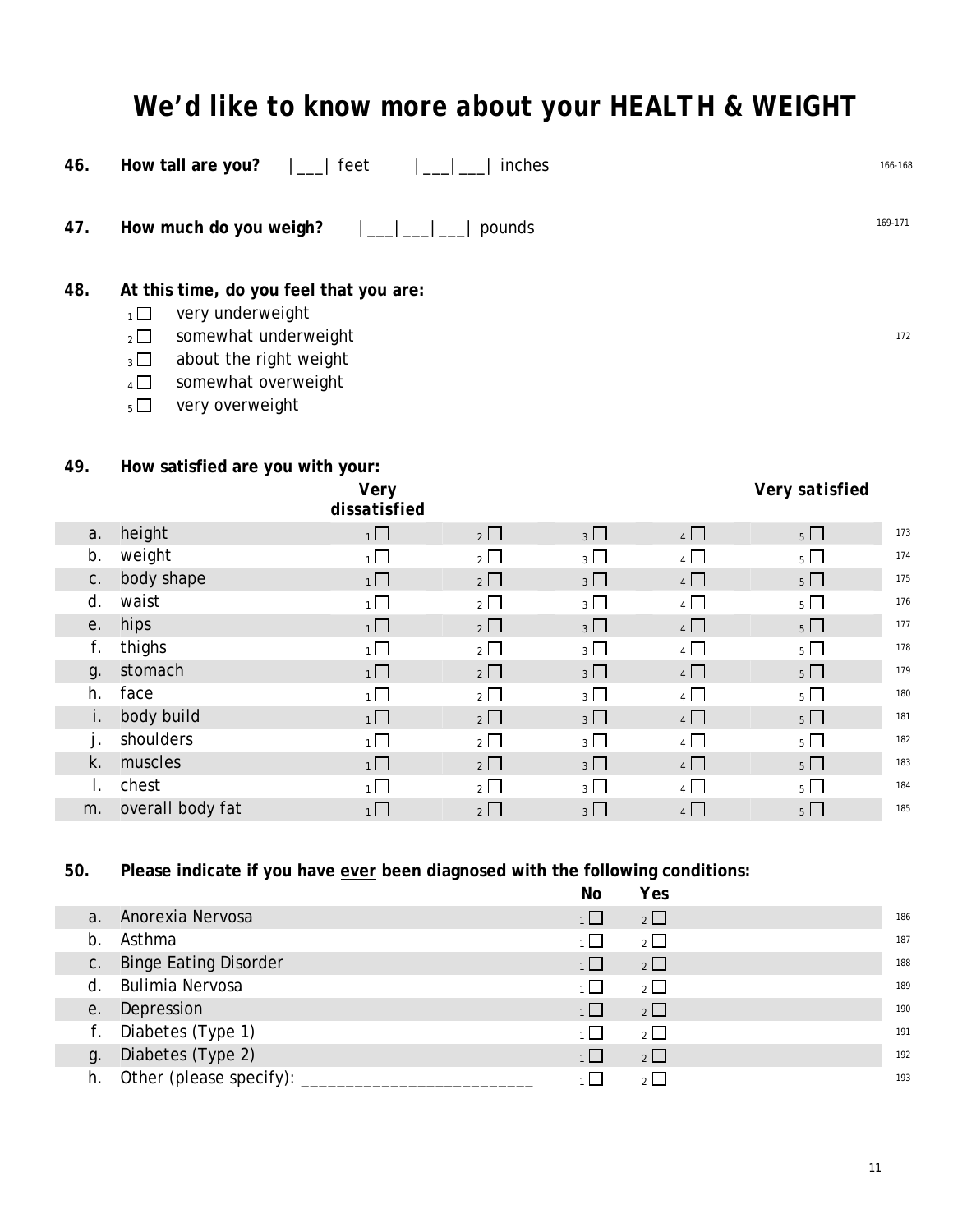# *FRIENDS and FAMILY may affect your eating & activity habits, so we'd like to know more about them……*

**51. Many of my friends…**

|    |                                                                             | Not at<br>all | A little | Somewhat             | Very much    | don't<br>know |     |
|----|-----------------------------------------------------------------------------|---------------|----------|----------------------|--------------|---------------|-----|
| a. | think it is important to eat<br>healthy foods like fruits and<br>vegetables |               | 2        | $\sim$ $\sim$ $\sim$ | $\mathbf{A}$ | $5 \mid$      | 194 |
| b. | diet to lose weight or keep from<br>gaining weight                          |               |          |                      |              |               | 195 |

#### **52. How strongly do you agree with the following statements?**

|    |                                                             | Strongly<br>disagree | Somewhat<br>disagree | Somewhat<br>agree | Strongly<br>agree |     |
|----|-------------------------------------------------------------|----------------------|----------------------|-------------------|-------------------|-----|
| a. | My friends often play sports or do<br>something active      | $1 \mid$             | 2                    | $3 \mid$          | $4$               | 196 |
| b. | My friends think it is important to be<br>physically active |                      | $2 \mid$             | $2 \mid$          |                   | 197 |
| C. | My friends and I like to do active things<br>together       |                      | 2 <sup>1</sup>       | 3 <sup>1</sup>    |                   | 198 |

**53. Do you have one or more close friends who you can talk to about your problems?** 

- $1 \square$  Yes, always
- $_2 \square$  Yes, sometimes 199
- $3 \Box$  No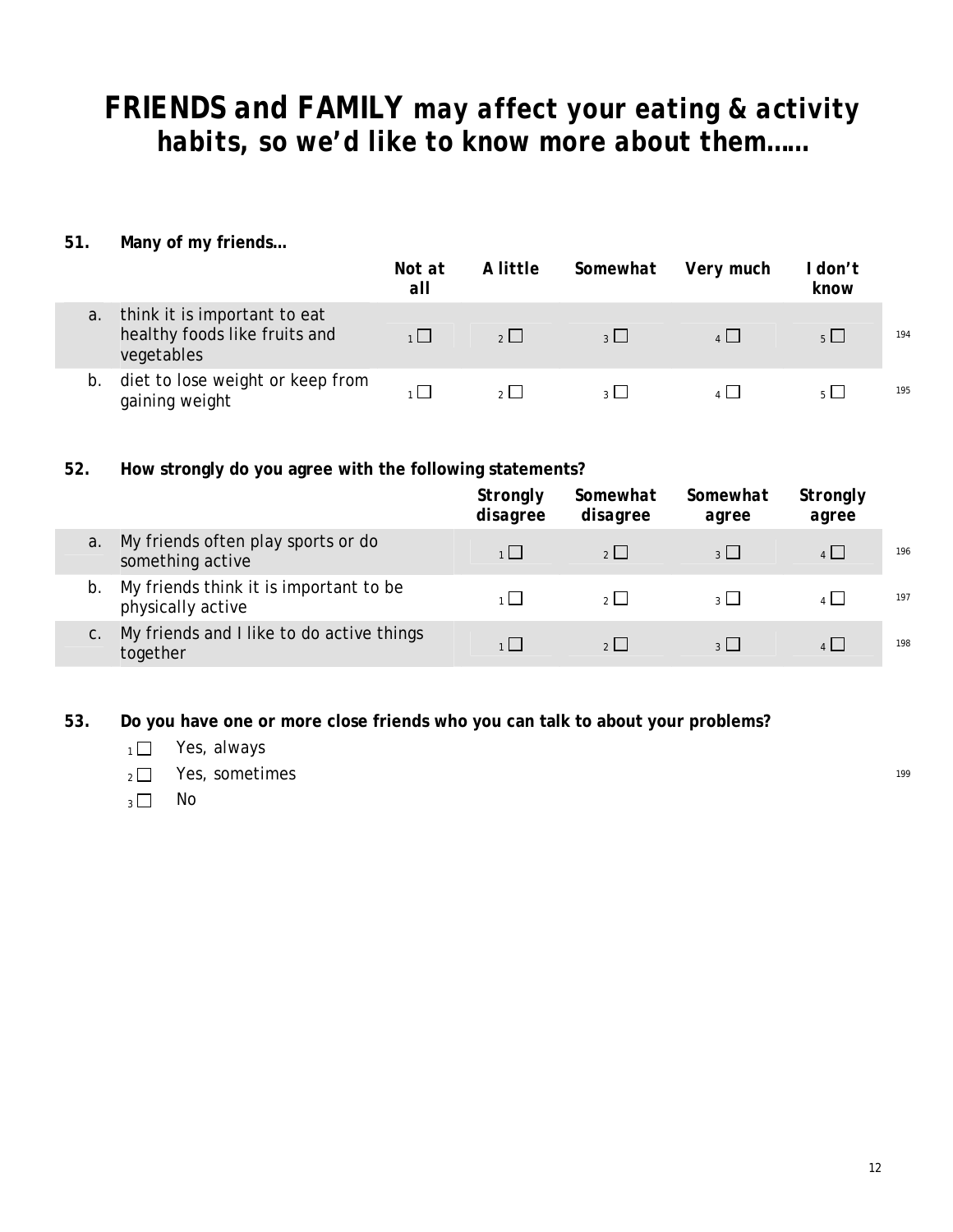#### **54. Which adults do you live with? (Mark all that apply)**

|          | my mother                                                                     | 200         |
|----------|-------------------------------------------------------------------------------|-------------|
| $2 \Box$ | my father                                                                     | 201         |
| $3 \Box$ | sometimes with my mother, sometimes with my father (they have separate homes) | 202         |
| $4 \Box$ | stepmother                                                                    | 203         |
| $5 \mid$ | stepfather                                                                    | 204         |
| $6 \Box$ | my grandparent(s)                                                             | 205         |
| $7 \mid$ | other relative(s)                                                             | 206         |
| $8 \mid$ | an adult or adults I am not related to (other than stepparents)               | 207         |
| $\Omega$ | other:                                                                        | 208-<br>209 |
|          |                                                                               |             |

**55. How strongly do you agree with the following statements? For these questions, think about your family in general (including your parents and your brothers and sisters).** 

|    |                                                                                                                                                  | Strongly<br>disagree | Somewhat<br>disagree | Somewhat<br>agree | Strongly<br>agree |     |
|----|--------------------------------------------------------------------------------------------------------------------------------------------------|----------------------|----------------------|-------------------|-------------------|-----|
|    | Family members are accepted for who<br>a.<br>they are                                                                                            | $1 \square$          | 2                    | $3\Box$           | $4 \Box$          | 210 |
|    | Making decisions is a problem for the<br>b.<br>family                                                                                            | 1                    | $2^{\mid}$           | $\overline{3}$    | 4                 | 211 |
|    | We don't get along well together<br>C.                                                                                                           | 1                    | $2 \Box$             | $_3$ $\Box$       | $\overline{4}$    | 212 |
| d. | We can express feelings to each other                                                                                                            | $1 \cup$             | $2^{\Box}$           | $\overline{3}$    | $\overline{4}$    | 213 |
|    | Planning family activities is difficult<br>е.<br>because we misunderstand each other                                                             | 1                    | 2                    | $3\Box$           | 4                 | 214 |
|    | f.<br>We confide in each other (By 'confide' we mean<br>to trust your family members enough to tell them<br>something that is important to you.) |                      | $2 \mid$             | $3^{\circ}$       | 4                 | 215 |

**56. How strongly do you agree with the following statements? For these questions, think about your family in general (including your parents and your brothers and sisters).** 

|    |                                                                                                                                                                    | Strongly<br>disagree | Somewhat<br>disagree | Somewhat<br>agree | Strongly<br>agree |     |
|----|--------------------------------------------------------------------------------------------------------------------------------------------------------------------|----------------------|----------------------|-------------------|-------------------|-----|
| a. | My family and I do active things together<br>(for example, going on bike rides or walks)                                                                           |                      |                      |                   |                   | 216 |
| b. | My family supports me in being physically<br>active (for example, enrolling me in sports, watching me<br>perform, providing transportation to places to be active) |                      |                      |                   |                   | 217 |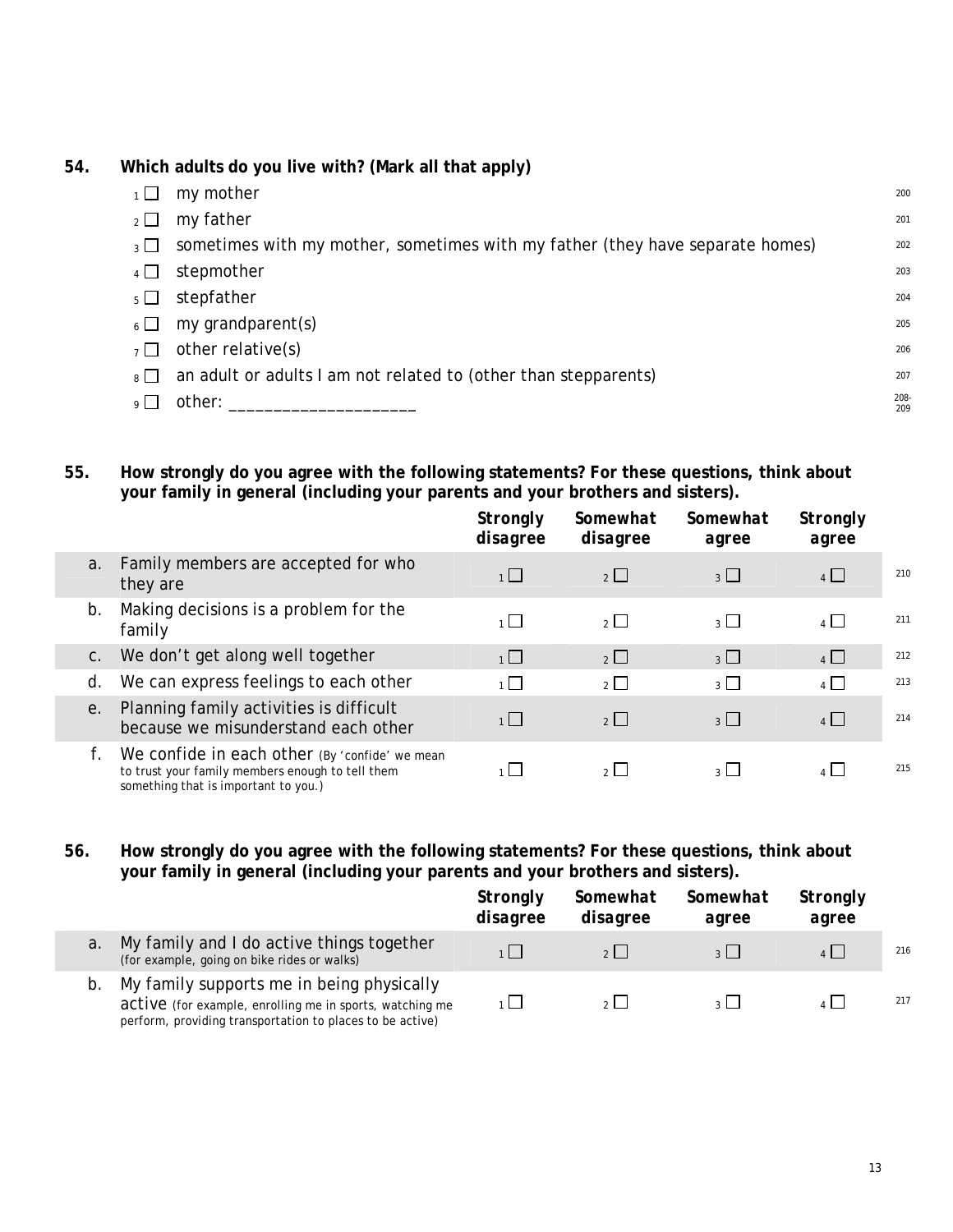## *EATING TOGETHER with your FAMILY and FOOD in your HOME*

- **57. During the past seven days, how many times did all, or most, of your family living in your house eat a meal together?** 
	- $1 \square$  Never
	- $_2\Box$  1-2 times 218
	- $_3$   $\Box$  3-4 times
	- $4 \square$  5-6 times
	- $5 \square$  7 times
	- $6 \Box$  More than 7 times

#### **58. During the past seven days, how many times did all, or most, of your family living in your house eat…**

|                                     | 0 davs | 1-2 days | 3-4 days | 5-6 days | davs |     |
|-------------------------------------|--------|----------|----------|----------|------|-----|
| breakfast together?<br>a.           |        |          |          |          |      | 219 |
| b. lunch together?                  |        |          |          |          |      | 220 |
| dinner or supper together?<br>$C$ . |        |          |          |          |      | 221 |

#### **59. How strongly do you agree with the following statements?**

|    |                                                        | Stronalv<br>disagree | Somewhat<br>disagree | Somewhat<br>agree | Strongly<br>agree |     |
|----|--------------------------------------------------------|----------------------|----------------------|-------------------|-------------------|-----|
|    | a. I enjoy eating meals with my family                 |                      | 2                    | $\overline{2}$    |                   | 222 |
| b. | In my family, we often watch TV while<br>eating dinner |                      |                      |                   |                   | 223 |

**60. In the past week, how many times did all, or most, of your family living in your household eat out together at a restaurant?** 

- $1 \square$  Never
- $_2$   $\Box$  1 time  $^{224}$
- $_3 \square$  2 times
- $4 \Box$  3 or more times

**61. In the past week, how many times did you help make dinner or supper for your family?** 

- $1 \square$  None
- $_2\Box$  1-2 times 225
- $_3$   $\Box$  3-4 times
- $4 \square$  5-6 times
- $5 \square$  7 times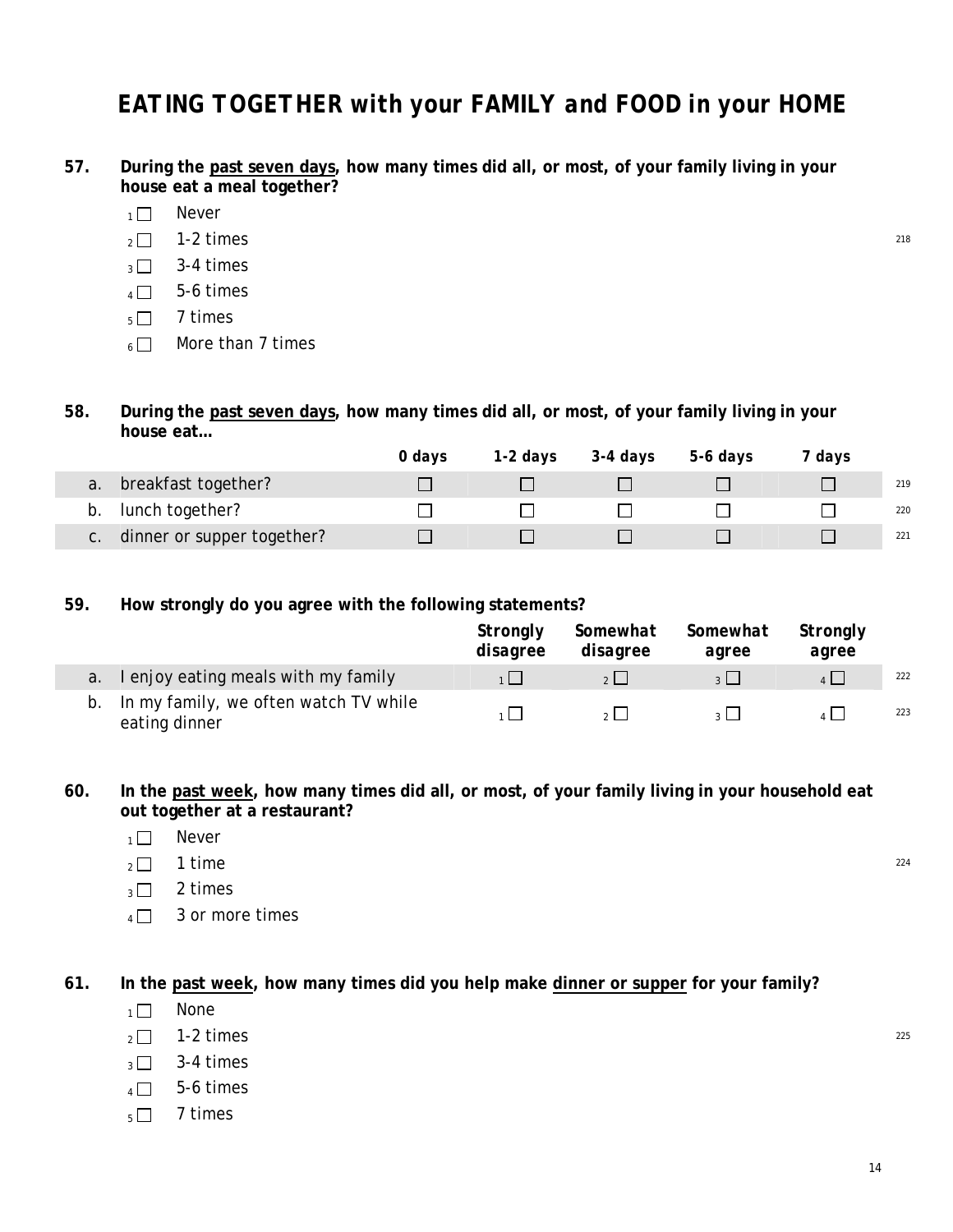- **62. Does your family get public assistance (like food support/stamps, EBT, WIC, TANF, SSI or MFIP)?** 
	- $1 \square$  No
	- $2 \Box$  Yes 226
	- $\sqrt{3}$  I don't know
- **63. Do you qualify for free or reduced-price school lunch?** 
	- $1 \square$  No
	- $2 \Box$  Yes 227
	- $_3 \Box$  I don't know

#### **64. How often during the last 12 months have you been hungry because your family couldn't afford more food?**

- $1 \square$  Almost every month
- $_2 \Box$  Some months but not every month
- $_3$   $\Box$  Only one or two months
- $4 \Box$  I have not been hungry for this reason

#### **65. Which of these statements best describes the food eaten in your home in the last 12 months:**

- $1 \Box$  Often we don't have enough to eat
- $_2$  Sometimes we don't have enough to eat 229
- $_3 \Box$  We have enough to eat but not always the kinds of food we want
- $4 \Box$  We always have enough to eat and the kinds of food we want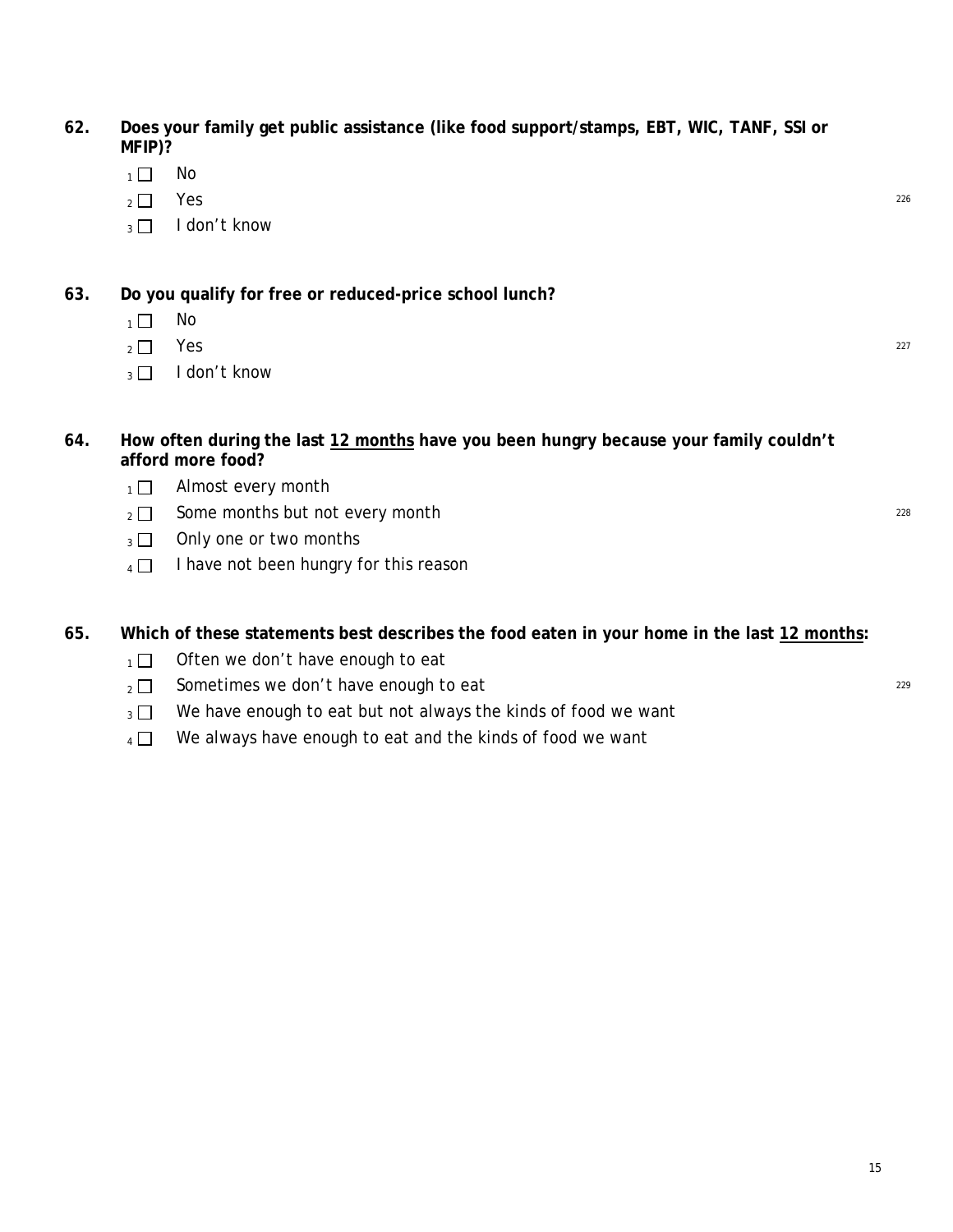## *The next few pages ask about your mother and father. It's okay to leave some items blank if you do not have a mother or father involved in your life.*

#### *YOUR MOTHER….*

| 66. | How far in school did your mother go? (Mark the highest level)<br>Did not finish high school<br>1<br>Finished high school or got GED<br>$\overline{2}$<br>Did some college or training after high school<br>$3\Box$<br>Finished college<br>$\overline{4}$<br>Advanced degree (e.g., Master's degree, PhD, MD)<br>$5\Box$<br>I don't know<br>$6\Box$ | 230 |
|-----|-----------------------------------------------------------------------------------------------------------------------------------------------------------------------------------------------------------------------------------------------------------------------------------------------------------------------------------------------------|-----|
| 67. | Does your mother<br>Work full-time for pay<br>$\overline{1}$<br>Work part-time for pay<br>$\overline{2}$<br>Not work for pay<br>$3\Box$<br>I don't know<br>$4\Box$                                                                                                                                                                                  | 231 |
| 68. | How much do you feel you can talk to your mother about your problems?<br>Not at all<br>$\overline{1}$<br>A little<br>$\overline{2}$<br>Somewhat<br>$\overline{3}$<br>Quite a bit<br>$4\Box$<br>Very much<br>$5\Box$                                                                                                                                 | 232 |
| 69. | How much do you feel your mother cares about you?<br>Not at all<br>$\overline{1}$<br>A little<br>$2^{\square}$<br>Somewhat<br>$\overline{3}$<br>Quite a bit<br>$\overline{4}$                                                                                                                                                                       | 233 |

 $5 \Box$  Very much

#### **70. How much does your mother REALLY know…**

|                                                | Doesn't know | Knows a<br>little | Knows a lot |     |
|------------------------------------------------|--------------|-------------------|-------------|-----|
| a. who your friends are?                       |              |                   |             | 234 |
| b. where you go at night?                      |              |                   |             | 235 |
| c. where you are most afternoons after school? |              |                   |             | 236 |

#### **71. My mother is a person who…**

|             |                                                                 | Not like<br>her | Somewhat<br>like her | A lot like<br>her        |     |
|-------------|-----------------------------------------------------------------|-----------------|----------------------|--------------------------|-----|
| a.          | is always trying to change how I feel or think about<br>things. |                 | 2 <sup>1</sup>       | $\overline{2}$           | 237 |
| b.          | brings up past mistakes when she criticizes me.                 |                 |                      | $\overline{\phantom{a}}$ | 238 |
| $C_{\cdot}$ | is less friendly with me if I do not see things her way.        |                 | 2 <sup>1</sup>       | $\overline{\mathcal{E}}$ | 239 |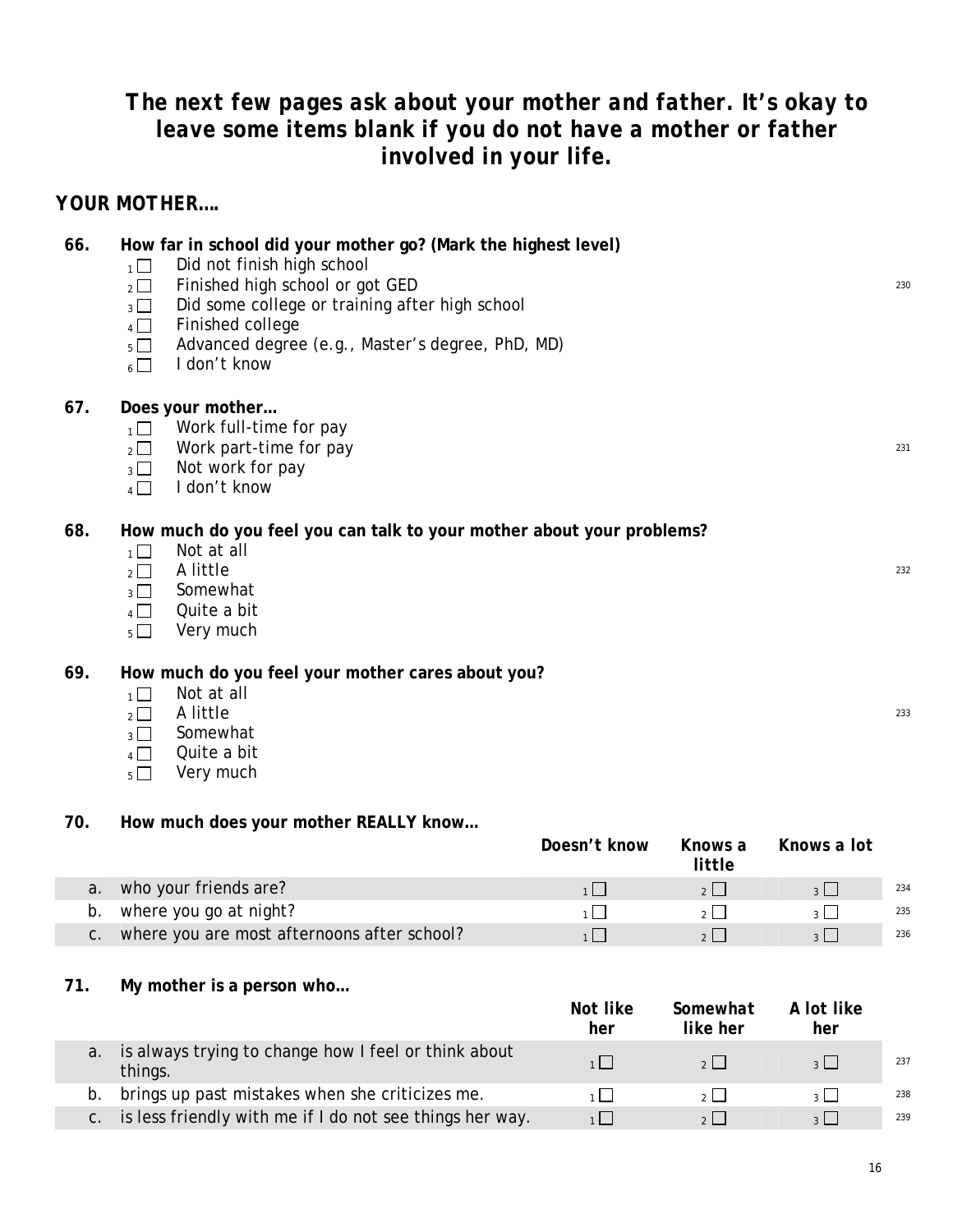#### **72. My mother…**

|    |                                                      | Not at all | A little bit   | Somewhat                 | <b>Very Much</b> |     |
|----|------------------------------------------------------|------------|----------------|--------------------------|------------------|-----|
| a. | diets to lose weight or keep from gaining<br>weight. | 1          | 2              | 3 <sup>1</sup>           | 4                | 240 |
| b. | encourages me to eat healthy foods.                  | $1 \mid$   | 2 <sup>1</sup> | $\mathcal{R}$            | $\mathbf{A}$     | 241 |
| C. | encourages me to diet to control my<br>weight.       | $1 \mid$   | 2              | $\overline{\mathcal{E}}$ | 4                | 242 |
| d. | talks about her weight                               | $1 \mid$   |                |                          | $\overline{A}$   | 243 |
| е. | makes comments about other people's<br>weight.       | 1 I        | 2 <sup>1</sup> | $\overline{2}$           | $\mathbf{A}$     | 244 |

#### **73. My mother…**

|                                          | <b>Never</b> | Rarely         | Sometimes      | On a regular<br>basis |     |
|------------------------------------------|--------------|----------------|----------------|-----------------------|-----|
| eats a lot of fruit.                     |              | 2 <sup>1</sup> | $2 \mid$       | 4                     | 245 |
| eats vegetables at dinner.<br>b.         |              | 2 <sup>1</sup> | 2 <sup>1</sup> | $\overline{1}$        | 246 |
| drinks milk at dinner.<br>C <sub>1</sub> |              | 2 <sup>1</sup> | 2 <sup>1</sup> | $\overline{4}$        | 247 |
| is physically active in her free time.   |              | $\sim$ 1       |                |                       | 248 |

#### *YOUR FATHER….*

#### **74. How far in school did your father go? (Mark the highest level)**

- $1\Box$  Did not finish high school
- $2\sqrt{2}$  Finished high school or got GED
- $_3$  Did some college or training after high school
- $4 \Box$  Finished college
- 5 Advanced degree (e.g., Master's degree, PhD, MD)
- $6 \Box$  I don't know

#### **75. Does your father…**

- $1 \Box$  Work full-time for pay
- $_2 \Box$  Work part-time for pay 250
- $_3\Box$  Not work for pay
- $_4 \Box$  I don't know

#### **76. How much do you feel you can talk to your father about your problems?**

- $\frac{1}{2}$  Not at all  $\frac{1}{2}$  A little
- $_2\Box$  A little  $^{251}$
- $_3\Box$  Somewhat
- $4 \Box$  Quite a bit
- $5 \Box$  Very much

#### **77. How much do you feel your father cares about you?**

- $1 \square$  Not at all
- $_2$   $\Box$  A little  $^{252}$
- $\sqrt{3}$  Somewhat
- $4 \Box$  Quite a bit
- $_5$  Very much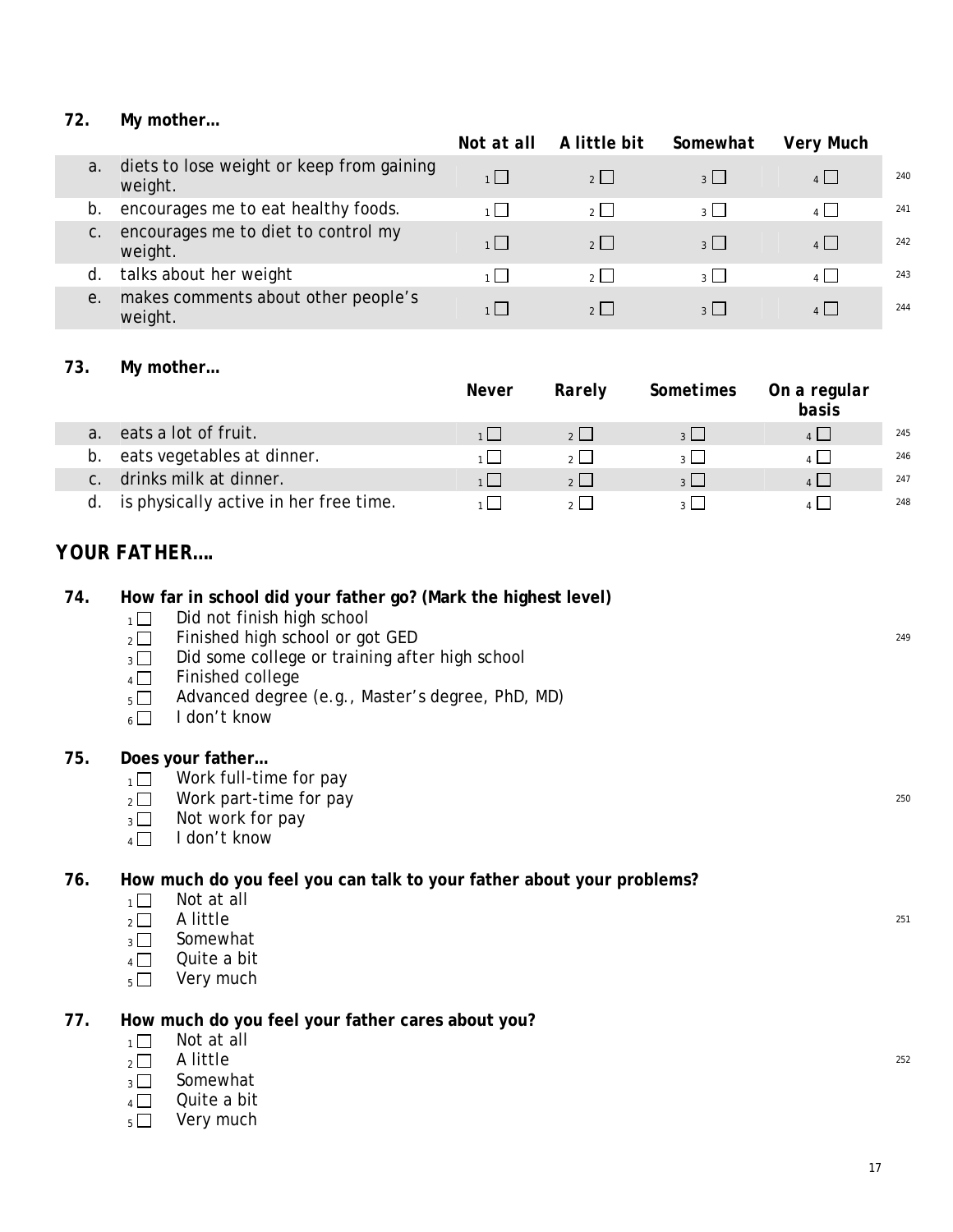**78. How much does your father REALLY know…** 

|                                                | Doesn't know | Knows a<br>little | Knows a lot    |     |
|------------------------------------------------|--------------|-------------------|----------------|-----|
| a. who your friends are?                       |              |                   | $2$            | 253 |
| b. where you go at night?                      |              |                   |                | 254 |
| c. where you are most afternoons after school? |              |                   | $\overline{2}$ | 255 |

#### **79. My father is a person who…**

|                |                                                                 | Not like him | Somewhat<br>like him | A lot like<br>him        |     |
|----------------|-----------------------------------------------------------------|--------------|----------------------|--------------------------|-----|
| a.             | is always trying to change how I feel or think about<br>things. |              | $2 \mid$             | $\overline{\mathcal{E}}$ | 256 |
| b.             | brings up past mistakes when he criticizes me.                  |              | $\sim$ $\sim$        | $\overline{\mathbf{3}}$  | 257 |
| $\mathsf{C}$ . | is less friendly with me if I do not see things his<br>way.     |              | 2                    | $\frac{1}{3}$            | 258 |

#### **80. My father…**

|    |                                                      | Not at all     | A little bit   | Somewhat       | <b>Very Much</b> |     |
|----|------------------------------------------------------|----------------|----------------|----------------|------------------|-----|
| a. | diets to lose weight or keep from gaining<br>weight. | 1              | 2              | $3 \mid$       | $4 \Box$         | 259 |
| b. | encourages me to eat healthy foods.                  | $\overline{1}$ | 2 <sup>1</sup> | 3 <sup>1</sup> | $\mathbf{A}$     | 260 |
| C. | encourages me to diet to control my<br>weight.       | 1              | $2$            | $3 \mid$       | $4$ $\Box$       | 261 |
| d. | talks about his weight                               | $1 \mid$       | $\mathcal{P}$  | 3 <sup>1</sup> | $\mathbf{A}$     | 262 |
| е. | makes comments about other people's<br>weight.       | 1              | 2 <sup>1</sup> | $3^{\circ}$    | $\mathbf{A}$     | 263 |

#### **81. My father…**

|             |                                        | <i>Never</i> | Rarely         | Sometimes | On a regular<br>basis |     |
|-------------|----------------------------------------|--------------|----------------|-----------|-----------------------|-----|
| $a_{\cdot}$ | eats a lot of fruit.                   |              | 2 <sup>1</sup> |           | 4                     | 264 |
| b.          | eats vegetables at dinner.             |              |                |           | 4 I I                 | 265 |
| $C$ .       | drinks milk at dinner.                 |              | 2 <sup>1</sup> | $2 \mid$  | $4$                   | 266 |
| d.          | is physically active in his free time. |              |                |           |                       | 267 |

# *Almost there...you're nearly done!*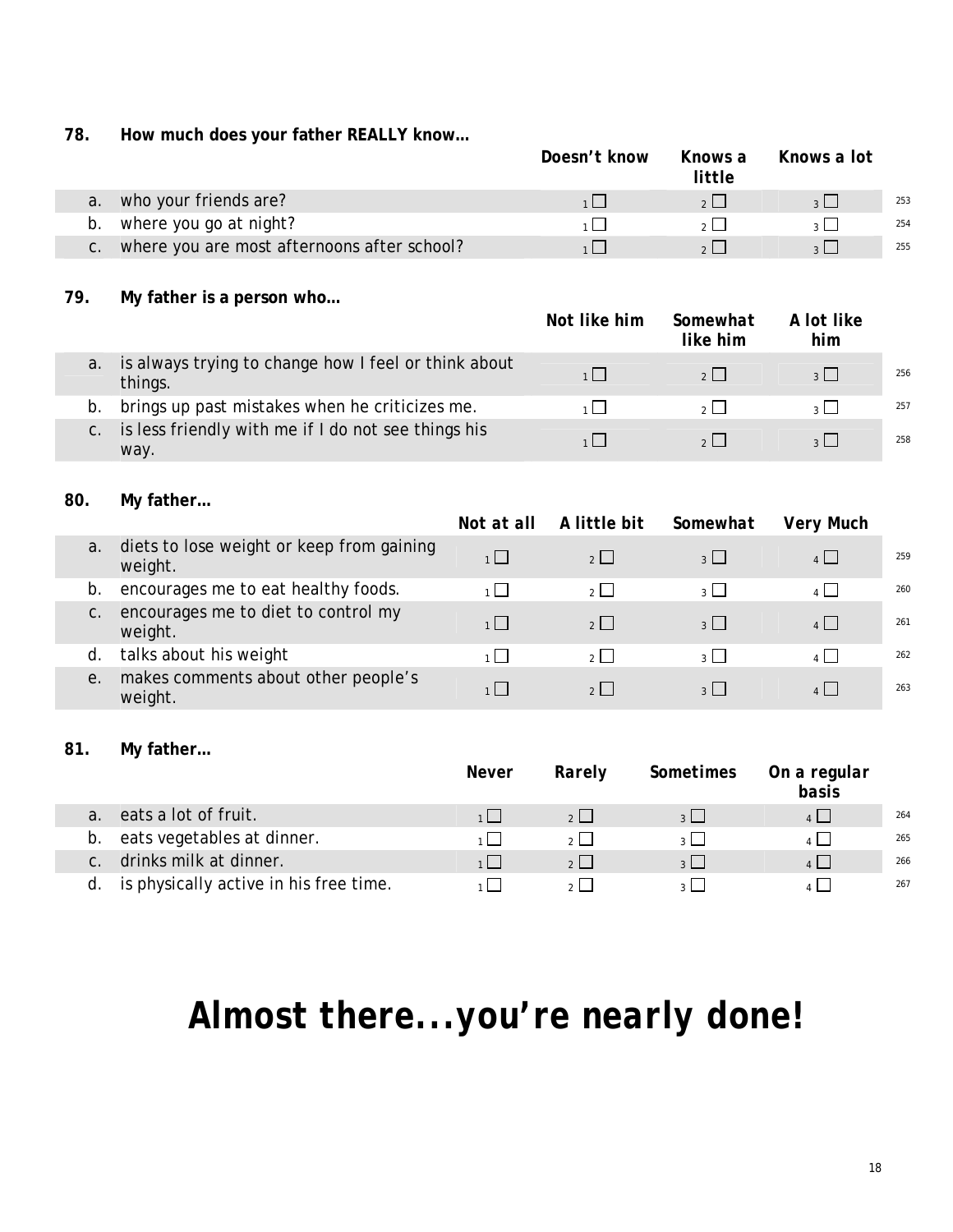## *SOMETIMES, other THINGS GOING ON IN YOUR LIFE can affect your eating and activity. Remember, your responses will be kept CONFIDENTIAL, so please answer as honestly as possible.*

#### **82. Mark the two grades you get most often.**

- $1 \square$  A
- $2 \Box$  B 268-269
- $3 \Box$  C
- $4 \Box$  D
- $5 \Box$  F or incomplete
- **83. On an average weekday (Monday-Friday):** *Please check A.M. or P.M.*

#### *(Midnight is 12:00 A.M.)*

P.M. 270-274

 $P.M.$  275-278

P.M. 279-282

P.M. 283-286

 $\Box$  A.M.

 $\Box$  A.M.

 *(Midnight is 12:00 A.M.)* 

A.M.

 $\Box$  A.M.

*Hour Minutes*

|\_\_\_|\_\_\_|:|\_\_\_|\_\_\_| *Hour Minutes* 

*Hour Minutes*

|\_\_\_|\_\_\_|:|\_\_\_|\_\_\_| *Hour Minutes* 

- a. What time do you go to bed (to go to sleep)?  $\Box$
- b. What time do you **get out of bed** (to start your day)?
- **84. On an average weekend day (Saturday or Sunday):** *Please check A.M. or P.M.*
	- a. What time do you **go to bed** (to go to sleep)?  $| \cdot |$
	- b. What time do you **get out of bed** (to start your day)?

#### **85. In the room where you sleep, do you have a…**

|    |                                                                 | Yes | No     |     |
|----|-----------------------------------------------------------------|-----|--------|-----|
|    | a. electronic game console (for example, Playstation,<br>XBOX)? |     | $\sim$ | 287 |
| b. | television?                                                     |     |        | 288 |

**86. During the past 12 months, how often have you been bothered or troubled by…**

|    |                                                 | Not at all | Somewhat    | Very much                |     |
|----|-------------------------------------------------|------------|-------------|--------------------------|-----|
| a. | feeling too tired to do things                  |            | 2           | $3 \mid$                 | 289 |
| b. | having trouble going to sleep or staying asleep |            | $2^{\circ}$ | $\overline{\mathbf{a}}$  | 290 |
| C. | feeling unhappy, sad, or depressed              |            | 2           | $\overline{3}$           | 291 |
| d. | feeling hopeless about the future               |            | $\sim$ 1    | $\overline{2}$           | 292 |
| е. | feeling nervous or tense                        |            | 2           | $\overline{\mathcal{E}}$ | 293 |
|    | worrying too much about things                  |            |             | $\sim$ 1                 | 294 |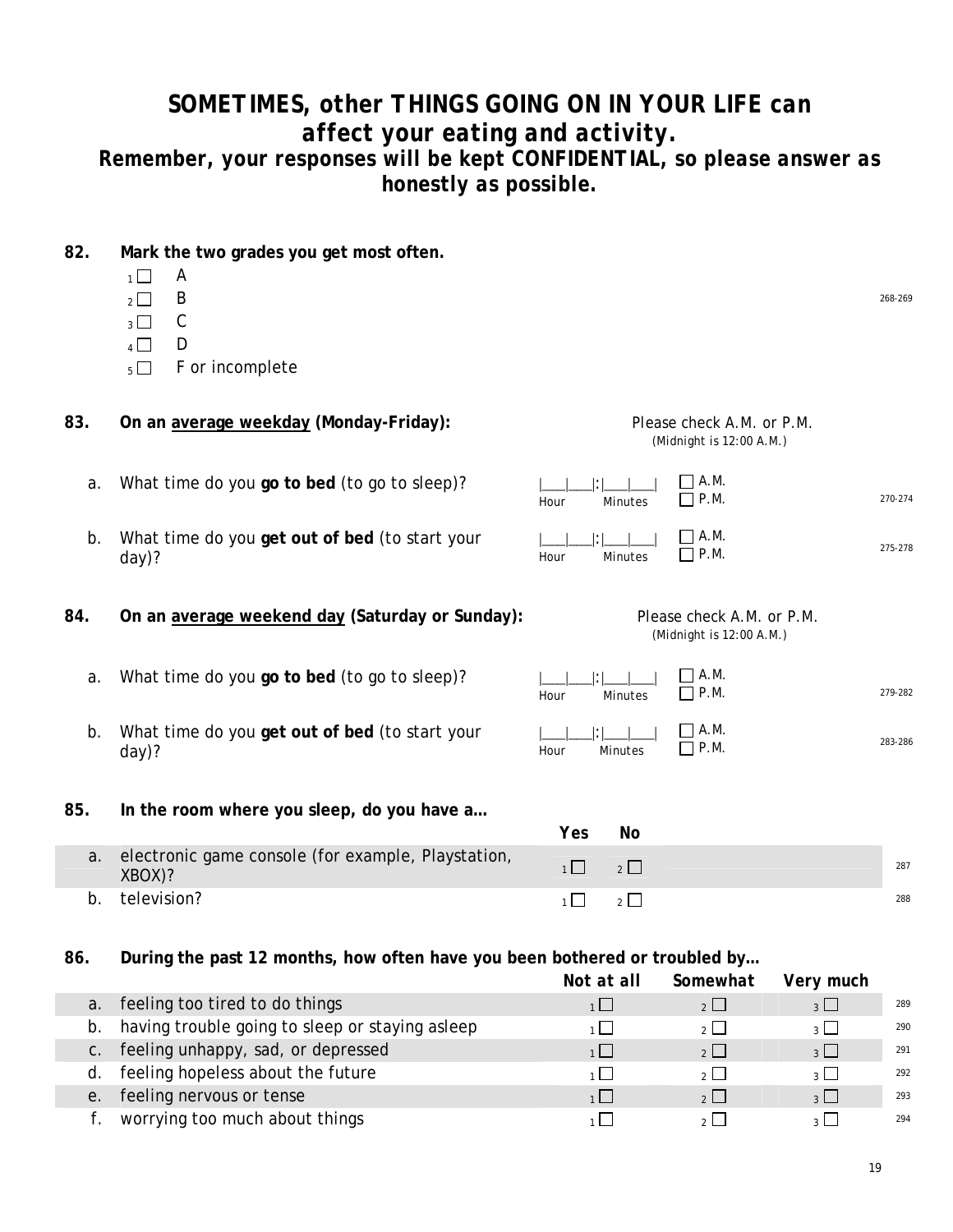#### **87. How strongly do you agree with the following statements?**

|    |                                                        | Strongly<br>disagree | <b>Disagree</b>       | Agree          | Strongly<br>agree |     |
|----|--------------------------------------------------------|----------------------|-----------------------|----------------|-------------------|-----|
| a. | On the whole, I am satisfied with myself               | 1                    | $2 \Box$              | $3 \Box$       | $4\Box$           | 295 |
| b. | I feel that I have a number of good qualities          | $1 \mid$             | $\overline{2}$ $\Box$ | $_3$ $\Box$    | $4$ $\Box$        | 296 |
| C. | At times I think I am no good at all                   | $\overline{1}$       | $\overline{2}$        | $3\Box$        | $4$ $\Box$        | 297 |
| d. | I am able to do things as well as most other<br>people | $1 \mid$             | $2$ $\Box$            | 3 <sup>1</sup> | 4                 | 298 |
| е. | I wish I could have more respect for myself            | 1                    | $2 \Box$              | $3 \Box$       | $4$ $\Box$        | 299 |
|    | I certainly feel useless at times                      | $1 \mid$             | $2^{\mid}$            | 2 <sup>1</sup> |                   | 300 |

#### **88. How often do any of the following things happen?**

|                |                                                                                                                     | <b>Never</b>   | Less than<br>once a<br>year | A few<br>times a<br>year | A few<br>times a<br>month | At least<br>once a<br>week |     |
|----------------|---------------------------------------------------------------------------------------------------------------------|----------------|-----------------------------|--------------------------|---------------------------|----------------------------|-----|
| a <sub>1</sub> | You are teased or harassed about<br>your race                                                                       | 1              | 2                           | $3 \mid$                 | 4                         | $5\Box$                    | 301 |
| $b$ .          | You are teased or harassed about<br>your family's financial situation                                               | $1 \mid$       | $2^{\Box}$                  | $3 \Box$                 | 4                         | $5\Box$                    | 302 |
| $C$ .          | You are teased or harassed in a<br>Sexual Way (e.g., grabbing/pinching, sexual<br>comments, unwanted touching, etc) | 1              | $\overline{2}$              | $_3$ $\Box$              | $4\Box$                   | $5 \Box$                   | 303 |
| d.             | You are teased about your weight                                                                                    | $\overline{1}$ | $\overline{2}$              | 3 <sup>1</sup>           | $\overline{4}$            | $5\Box$                    | 304 |
| e.             | You are teased about your<br>appearance                                                                             |                | $2$                         | $3 \mid$                 | 4                         | $5 \mid$                   | 305 |

**89. Have you ever been teased or made fun of by other kids because of your weight?** 

- $\overline{1}$  Yes  $^{306}$
- $_2\square$  No

**90. Have you ever been teased or made fun of by family members because of your weight?** 

- $\overline{1 \cup 1}$  Yes  $^{307}$
- $2 \square$  No

**91. How often do family members make comments to you about your weight or your eating that make you feel bad?** 

- $1 \Box$  Never
- $_2\square$  Less than once a year 308
- $_3\Box$  A few times a year
- $4 \Box$  A few times a month
- $_5\Box$  A few times a week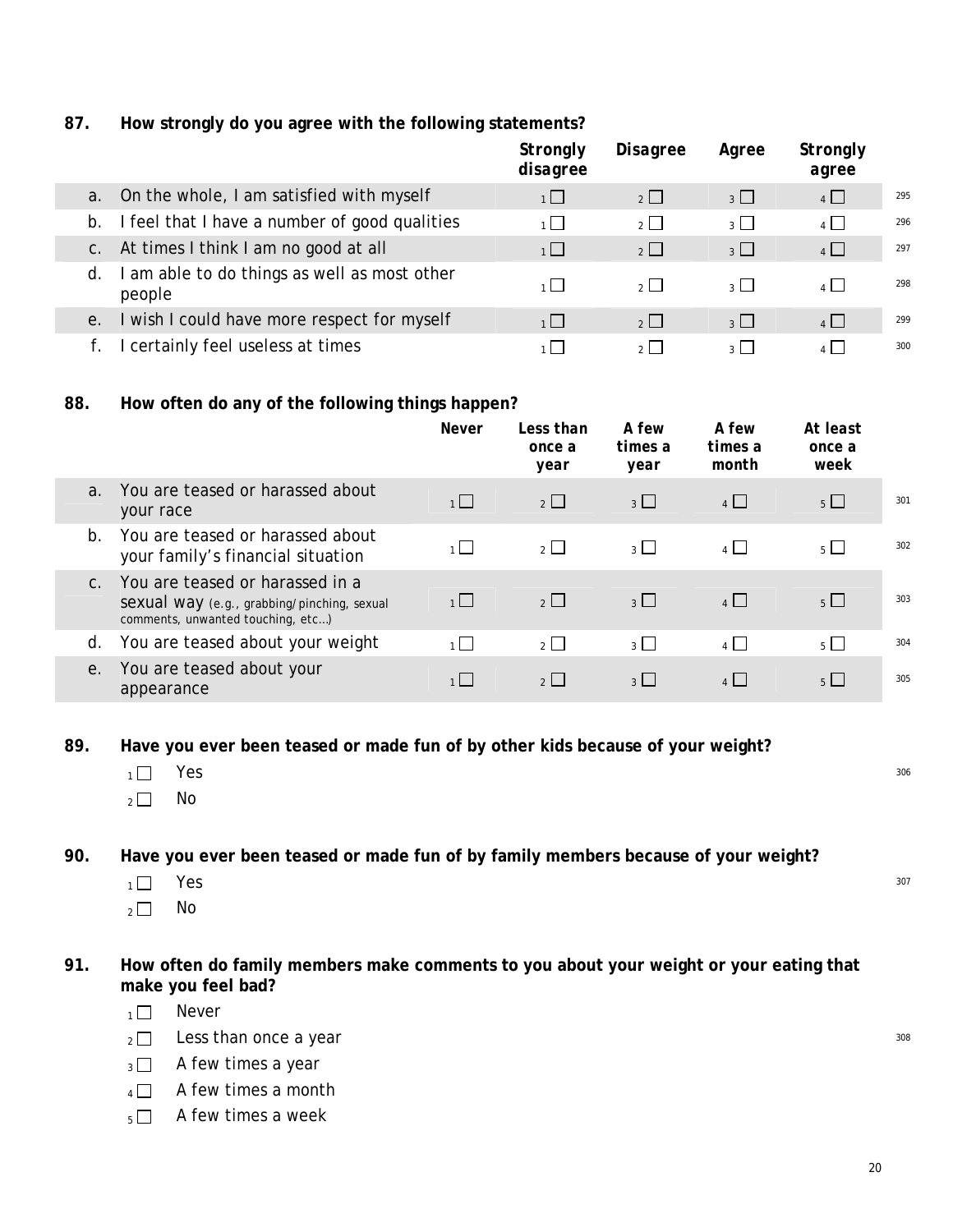- **92. Have you ever deliberately hurt yourself, such as by cutting, scratching or burning, but not with the goal of ending your life?**
	- $1 \Box$  Yes, during the past year
	- $_2 \Box$  Yes, more than a year ago  $_309$
	- $3 \square$  No
- **93. How often have you used the following during the past year (12 months)?**

|    |                          | Never | A few<br>times | Monthly        | Weekly | Daily |     |
|----|--------------------------|-------|----------------|----------------|--------|-------|-----|
|    | a. Cigarettes            |       | $2 \perp$      | $3 \Box$       |        |       | 310 |
| b. | Beer, wine, hard liquors |       | $2 \mid$       | 3 <sup>1</sup> |        |       | 311 |
| C. | Marijuana                |       | 2              | $3 \mid$       |        |       | 312 |

### *The final questions are about changes that may be happening to your body. These changes happen to different people at different ages.*

*If YOU are FEMALE, answer question 94 (skip the question if you are male):*  **94. Have you begun to menstruate (started to have your period)?** 

| 94. | Have you begun to menstruate (started to have your period)?                                           |         |
|-----|-------------------------------------------------------------------------------------------------------|---------|
|     | No<br>$1 \mid$                                                                                        | 313-315 |
|     | Yes $\rightarrow$ If yes, how old were you when you started to menstruate?<br>$2^{\vert}$             |         |
|     |                                                                                                       |         |
|     | If YOU are MALE, answer questions 95 and 96 (skip them if you are female):                            |         |
| 95. | Have you noticed a deepening of your voice?                                                           |         |
|     | No<br>$1 \mid$                                                                                        | 316-318 |
|     | Yes $\rightarrow$ If yes, how old were you when you noticed your voice deepening?<br>2                |         |
|     |                                                                                                       |         |
| 96. | Have you begun to grow hair on your face?                                                             |         |
|     | No<br>$1 \mid$                                                                                        | 319-321 |
|     | Yes $\rightarrow$ If yes, how old were you when you begun to grow hair on your face?<br>$2^{\square}$ |         |
|     |                                                                                                       |         |